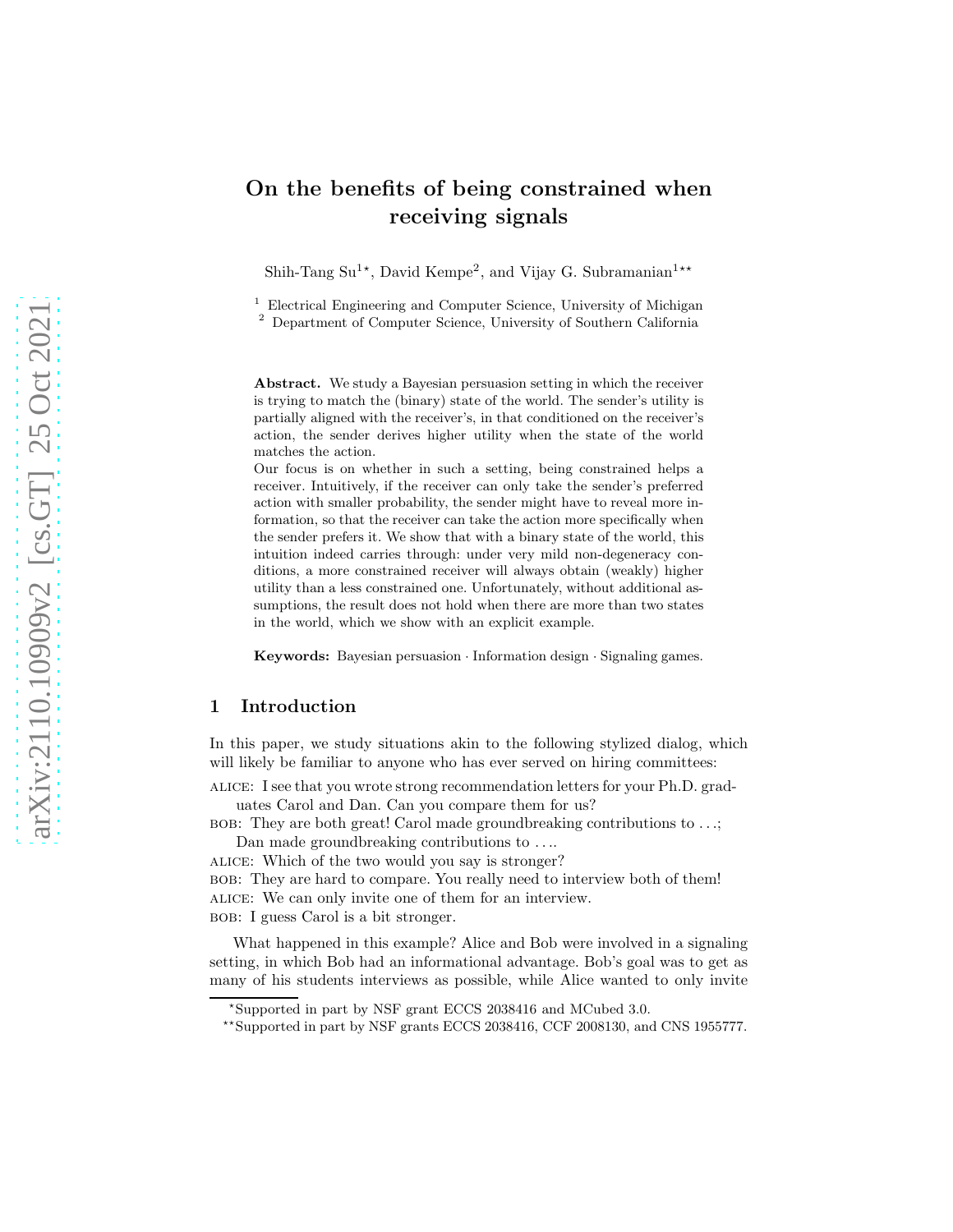the strong students. While Bob knew which of his students were strong (or how strong), Alice had to rely on information from Bob. As is standard in signaling settings, Bob could use this fact to improve his own utility. In this sense, the example initially was virtually identical to the standard "judge/prosecutor" example in the seminal paper of Kamenica and Gentzkow [\[21\]](#page-17-0).

However, a change happened along the way. When Alice revealed that she was constrained in her actions (to one interview at most), this changed the utility that Bob could obtain from his previous strategy. For example, if he had insisted on not ranking the students, Alice might have flipped a coin. Implicitly, while Bob wanted *both* of his students to obtain interviews, when forced to choose, he knew he would obtain higher utility from the stronger of his students being interviewed. In this sense, his utility function was "partially aligned" with Alice's; this partial alignment, coupled with Alice's constraint, resulted in Alice obtaining more information, and thus higher utility.

The main goal of the present paper is to investigate to what extent the behavior illustrated informally in the dialog above arises in a standard model of Bayesian persuasion. Specifically, if the utilities of the sender and receiver are "partially aligned," will it always benefit a receiver to be more constrained in how she can choose her actions?

#### <span id="page-1-0"></span>1.1 The Model: An Overview

Our model — described fully in Section  $2 - i$ s based on the standard Bayesian persuasion model of Kamenica and Gentzkow [\[21\]](#page-17-0). For our main result, we assume that the state space is binary:  $\Theta = {\theta_1, \theta_2}$ . These states could correspond to a student being bad/good in our introductory example, a defendant being innocent/guilty in the example of Kamenica and Gentzkow [\[21\]](#page-17-0), or a stock about to go up or down. The sender and receiver share a common prior Γ for the distribution of the state  $\theta$ . In addition, the sender will observe the actual state  $\theta$ , but only after committing to a signaling scheme (also called information structure).

A signaling scheme is a (typically randomized) mapping  $\phi : \Theta \to \Sigma$ . The receiver observes the (typically random) signal  $\sigma = \phi(\theta)$ ; based on this observation, she takes an action  $a \in A$ . Here, we assume that — like the state space — the action space is binary, i.e.,  $A = \{a_1, a_2\}$ . Based on the true state of the world and the action taken by the receiver, both the sender and receiver derive utilities  $U_S(\theta, a)$ ,  $U_R(\theta, a)$ . The receiver will choose her action (upon observing  $\sigma$ ) to maximize her own expected utility; the sender, knowing that the receiver is rational, will commit to a signaling scheme to maximize his expected utility under rational receiver behavior.

Motivated by many practical applications, we assume that the receiver prefers to match the state of the world, in the sense that  $U_R(\theta_1, a_1) \geq U_R(\theta_1, a_2)$  and  $U_R(\theta_2, a_2) \geq U_R(\theta_2, a_1)$ . For instance, in our introductory example, Alice prefers to interview strong candidates and to not interview weak ones; in the judgeprosecutor example, the judge prefers convicting exactly the guilty defendants; and an investor prefers to buy stocks that will go up and sell stocks that will go down. Our assumption about the "partial alignment" of the sender and receiver utilities is formalized as an action-matching preference of the sender, stated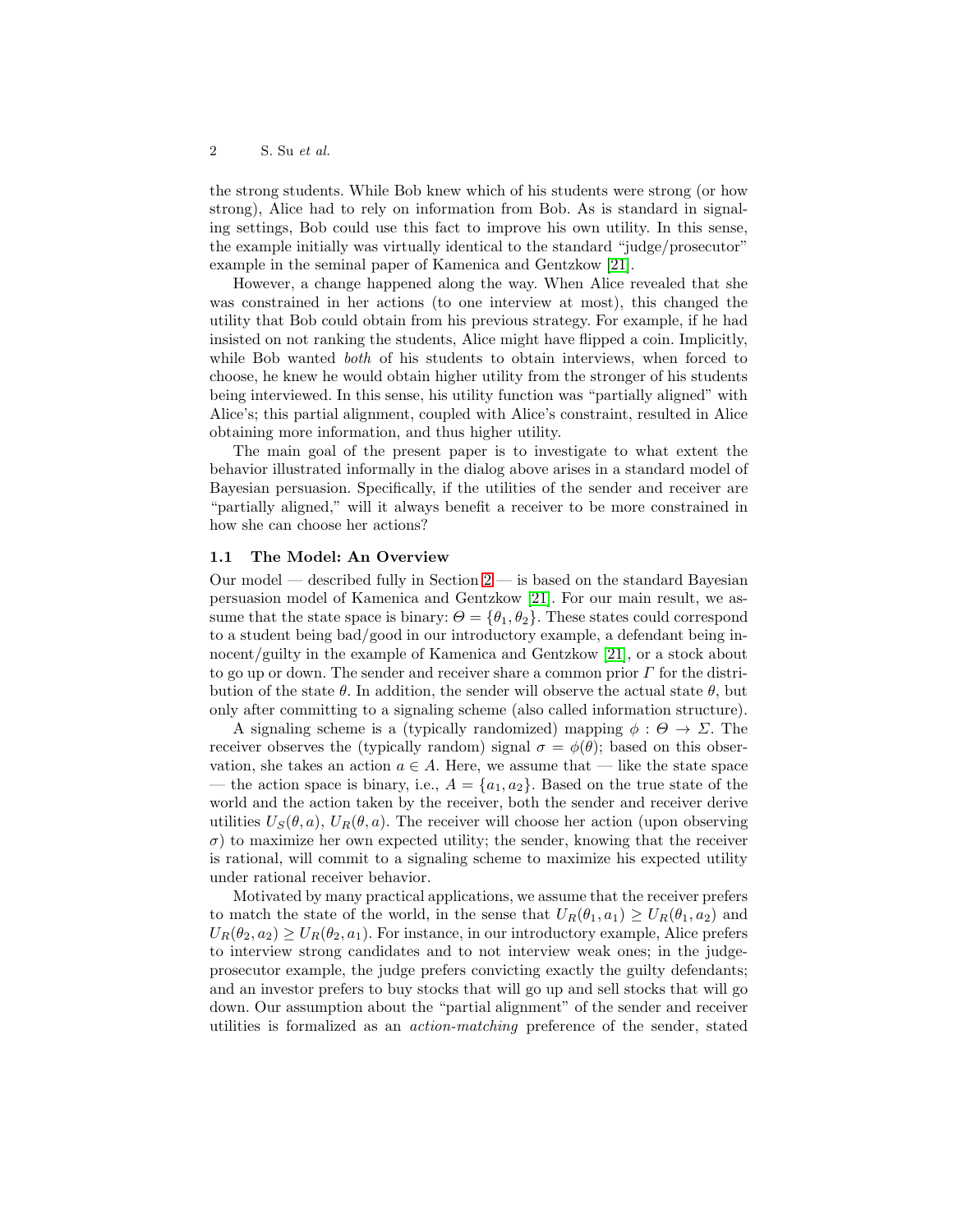as follows:  $U_S(\theta_1, a_1) \geq U_S(\theta_2, a_1)$  and  $U_S(\theta_2, a_2) \geq U_S(\theta_1, a_2)$ . That is, if a candidate is being interviewed, Bob prefers it to be a strong candidate over a weak one (but may still prefer a weak candidate being interviewed over a strong/weak candidate *not* being interviewed); similarly, if a prosecutor sees a defendant convicted, he would prefer the defendant to be guilty (but may still prefer an innocent defendant being convicted over going free); similarly, an investment platform may want to entice a client to buy stock, but conditioned on the client buying stock, the platform may prefer for the stock to go up.

In addition to the assumption of partial alignment, our main addition to the standard Bayesian persuasion model is to consider constraints on the receiver's actions. Specifically, we assume that there are (lower and upper) bounds  $\underline{b}, \overline{b}$  on the probability with which the receiver is allowed to take action<sup>[3](#page-2-0)</sup>  $a_1$ . Such a constraint corresponds to a department only being willing to interview at most 10% of their applicants, a judge having a quota for how many defendants (at most) to convict, or a conference having an upper bound on its number/fraction of accepted papers. Such a constraint creates dependencies between the receiver's actions under different received signals, and may force her to randomize between actions, contrary to the standard Bayesian persuasion setting in which the receiver may deterministically choose any utility-maximizing action conditioned on the observed signal  $\sigma$ . To see this, consider a prior under which a candidate is strong with probability  $\frac{1}{3}$ , and the receiver obtains utility 1 from interviewing a strong candidate and -1 from interviewing a weak candidate (and 0 from not interviewing). If the sender reveals no information, the receiver would prefer to interview no candidates, but a lower-bound constraint may force her to do so, in which case she would randomize the decision to interview the smallest total number of candidates. We write  $\pi : \Sigma \to A$  for the receiver's (typically randomized) mapping from signals to actions. Note that the constraint applies across all sources of randomness (the state of the world, the sender's randomization, and the receiver's randomization), so it is required that  $\underline{b} \leq \mathbb{P}_{\Gamma,\phi,\pi}[\pi(\phi(\theta)) = a_1] \leq \overline{b}$ .

To avoid trivialities, we assume that  $\mathbb{P}_{\Gamma}[\theta = \theta_1] \in [\underline{b}, \overline{b}]$ , that is, if the sender revealed the state of the world perfectly, the receiver would be allowed to match it. We say that a receiver with constraints  $(\underline{b}', \overline{b}')$  is more constrained than one with constraints  $(\underline{b}, \overline{b})$  iff  $\underline{b}' \ge \underline{b}$  and  $\overline{b}' \le \overline{b}$ .

# 1.2 Our Results

Our main result is that when the state of the world is binary, a receiver is always (weakly) better off when more constrained. We state this result here informally, and revisit it more formally (and prove it) in Section [3.](#page-9-0)

<span id="page-2-1"></span>Theorem 1 (Main Theorem (stated informally)). Consider a Bayesian persuasion setting in which the state and action spaces are binary, the receiver is trying to match the state of the world, and the sender is action-matching. Then, a more constrained receiver always obtains (weakly) higher utility than a less constrained one.

<span id="page-2-0"></span><sup>&</sup>lt;sup>3</sup>This implies constraints of  $1 - \overline{b}$ ,  $1 - \underline{b}$  on the probability of taking action  $a_2$ . A more general model and its specialization to binary actions is discussed in Section [2.3.](#page-6-0)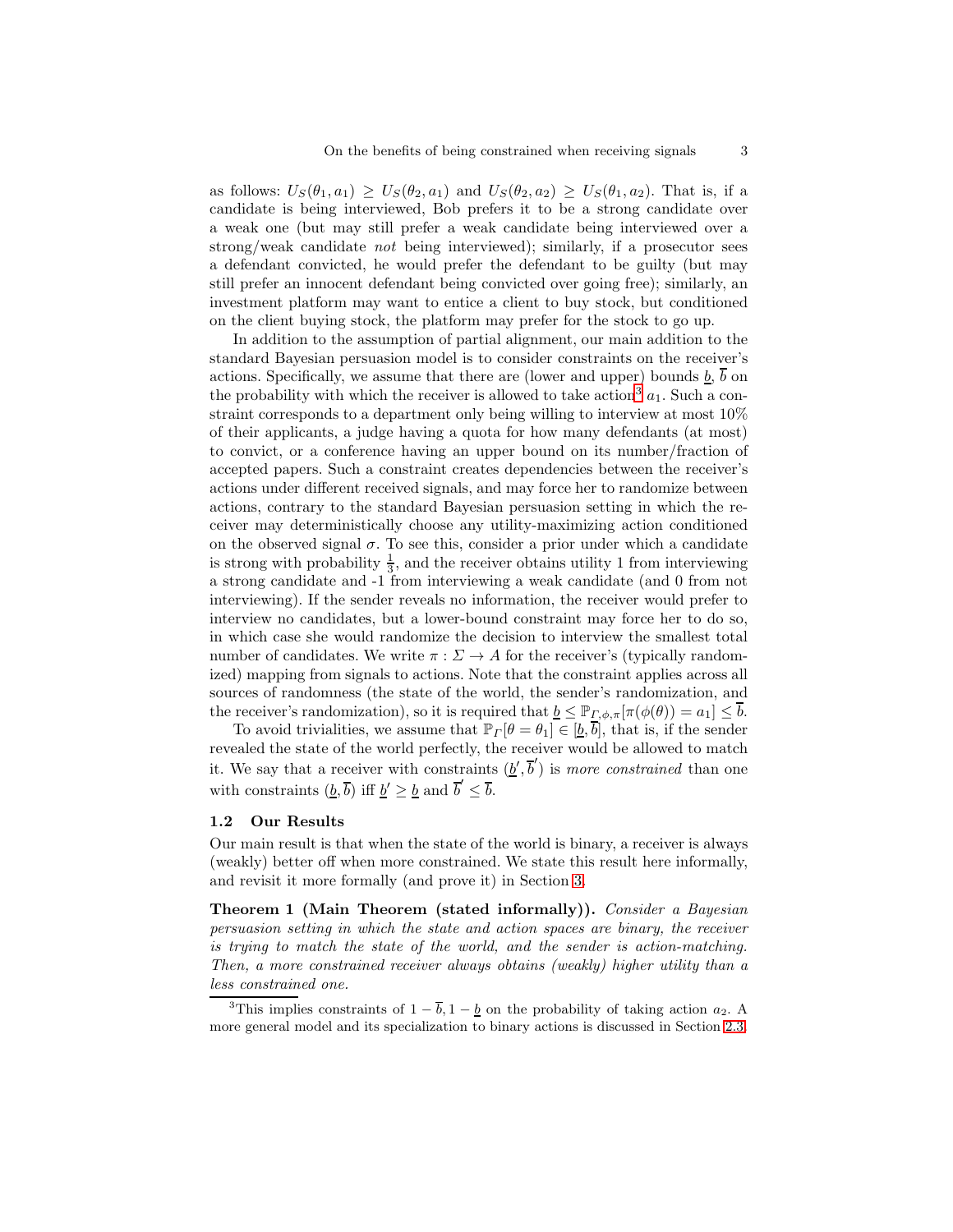Unfortunately, this insight does not extend to more fine-grained states of the world: even for a ternary state of the world, there are examples with partially aligned sender and receiver in which a more constrained receiver is strictly worse off. We discuss such an example in depth in Section [4.](#page-12-0) It is possible to obtain some positive results recovering versions of Theorem [1](#page-2-1) by imposing additional constraints on the sender's and receiver's utility functions. However, many of these constraints are strong, and have only limited applicability to real-world settings. We discuss some of these approaches in Section [5](#page-14-0) — whether there are less restrictive conditions recovering Theorem [1](#page-2-1) for more states of the world is an interesting direction for future work.

# 1.3 Related Work

In general, information design as an area is concerned with situations in which a better-informed sender or information designer can influence the behavior of other agents via the provision of information. The literature generally studies problems in which the underlying game between the agents is given and fixed, but where the sender can influence the outcome by an appropriate choice of information to be disclosed. The core difference between Bayesian persuasion [\[21](#page-17-0)[,3](#page-16-0)[,5,](#page-16-1)[20](#page-17-1)[,6\]](#page-16-2) and other standard paradigms that study information transmission (such as cheap talk [\[11\]](#page-17-2), verifiable messages [\[17](#page-17-3)[,27\]](#page-17-4) or signaling games [\[33\]](#page-17-5)) is the commitment power of the sender. In Bayesian persuasion models, the sender moves first and commits to a (typically randomized) mapping from states of the world to signals. Subsequently, the sender observes the state of the world and applies the mapping. Based on the mapping and the observed signal, the rational recipients (called receivers) choose actions.

The study of Bayesian persuasion was initiated in the seminal work of Kamenica and Gentzkow [\[21\]](#page-17-0) and Rayo and Segal [\[31\]](#page-17-6). In their work, the sender can commit to sending any distribution of messages before (accurately) observing the state of the world; the receiver, on the other hand, only has knowledge of the prior. The full commitment setting allows for an equivalence to an alternate model where the sender publicly chooses the amount of information (regarding the state of the world) he will privately observe and then (strategically) decides how much of this information to share with the receiver via verifiable messages. Follow-up work of Bergemann and Morris [\[3](#page-16-0)[,5\]](#page-16-1) established a useful and important equivalence between the set of outcomes achievable via information design and Bayes correlated equilibria. Since these seminal works, there has been a large body of work on Bayesian persuasion with theoretical developments as well as a multitude of applications. To keep our discussion focused, for the broader literature, we refer the reader to survey articles [\[20](#page-17-1)[,6\]](#page-16-2).

The literature closest to our work studies information design with a constrained sender: the constraints arise through a diverse set of assumptions. The work in [\[30,](#page-17-7)[29\]](#page-17-8) shows that pooling equilibria result if the receiver either prefers lower complexity (for a certification process) or performs a validation of the sender's signal; this holds whether the signals of the sender are exogenously constrained or not. A growing body of work considers constraints on the sender that arise either due to communication costs for signaling [\[16,](#page-17-9)[19,](#page-17-10)[10](#page-17-11)[,28\]](#page-17-12), capacity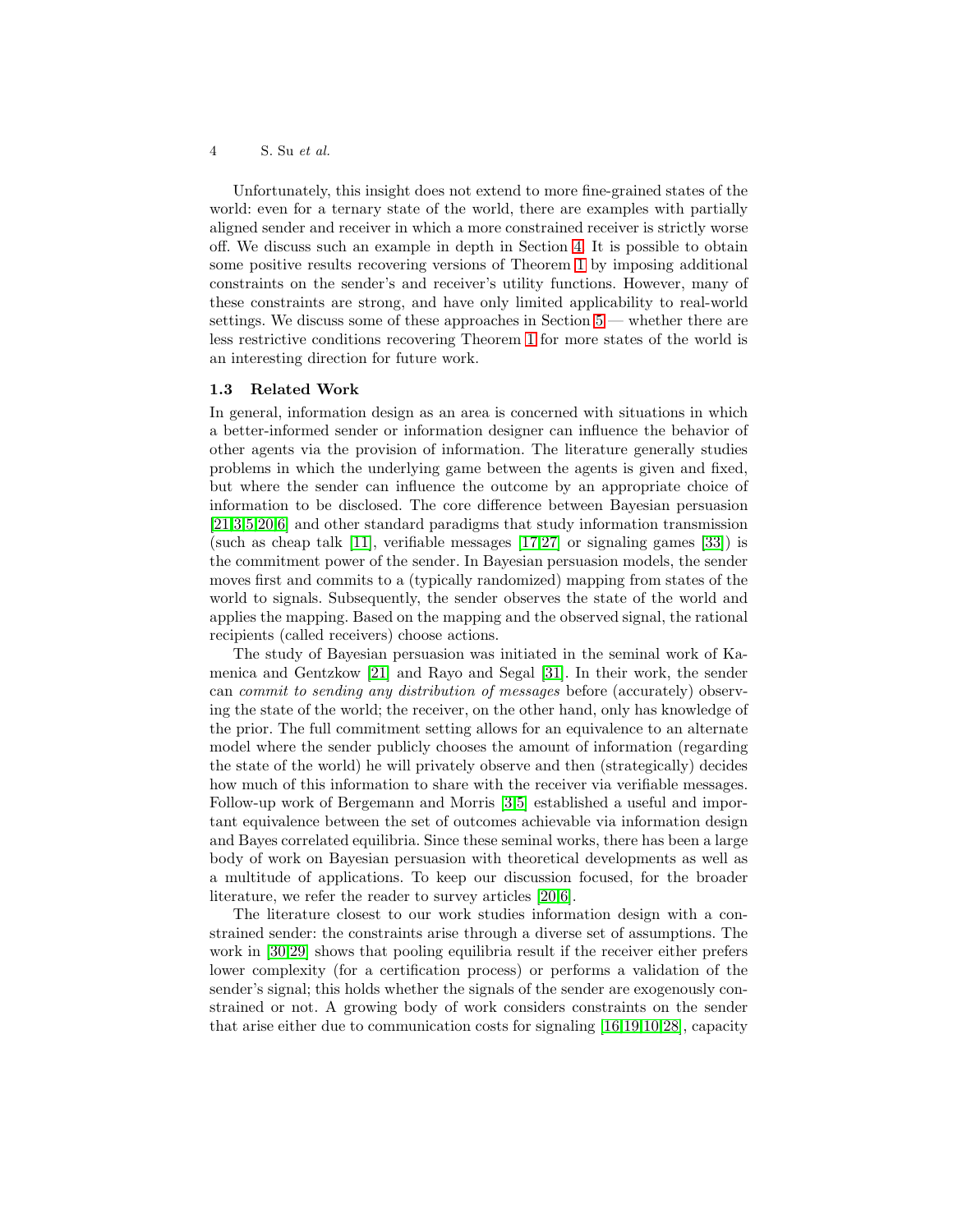limitations for signaling [\[13](#page-17-13)[,25\]](#page-17-14), the sender's signal serving multiple purposes (such as convincing a third party to take a payoff-relevant action) [\[7\]](#page-16-3), or costs to the receiver for acquiring additional information [\[26\]](#page-17-15). The contributions are then to characterize either the applicability of the concavification approach [\[21\]](#page-17-0), the optimal signaling structure, or the conditions for the optimality of certain signaling structures. In [\[22\]](#page-17-16), constraints on the sender arise from the receiver having access to some publicly available information. Within this context, Kolotilin [\[22\]](#page-17-16) studies comparative statics on the sender's utility based on the quality of the sender's information or the public information. There is also a burgeoning literature on constraints on the sender arising from a privately informed receiver (e.g., [\[24](#page-17-17)[,18](#page-17-18)[,12,](#page-17-19)[8](#page-16-4)[,9\]](#page-17-20)). The main contributions in this line of research are to characterize the optimal signaling structure with a key aspect being the fact that the sender constructs a different signal for each receiver type.

Based on the discussion above, clearly there is significant literature studying a constrained sender's optimal signaling scheme and utility. However, work that studies constraints on the receiver, or their impact on the receiver's utility, is extremely limited. To the best of our knowledge, [\[2\]](#page-16-5) is the only work to analyze a constrained receiver problem. The authors impose ex ante and ex post constraints on the receiver's posterior beliefs, characterize the dimensionality of the optimal signaling structure and develop low-complexity approximate welfare maximizing algorithms. In our work, we have two important differences: first, we impose constraints on the receiver's actions as opposed to posterior beliefs; and second, we explore when these constraints result in increased utility for the receiver.

# <span id="page-4-0"></span>2 Problem Formulation

Our model is based on the standard Bayesian persuasion model [\[21\]](#page-17-0). Two players, a sender and a receiver, interact in a signaling game. The sender can observe the state of the world, while the receiver can take an action. The sender can convey information about the state of the world to the sender. Both players receive utility as a function of both the state of the world and the action chosen by the receiver. Since their utility functions typically do not align, the sender will be strategic in the information he reveals to the receiver.

# 2.1 State of the World, Actions, and Utilities

The (random) state of the world  $\theta$  is drawn from a state space  $\Theta$ . For our main result, we assume that the state space is binary  $(\Theta = {\theta_1, \theta_2})$ ; however, we define the model in more generality. The sender and receiver share a commonknowledge prior distribution  $\Gamma \in \Delta(\Theta)$  for  $\theta$ . When the state space is binary, this prior is fully characterized by  $p = \mathbb{P}_{\Gamma}[\theta = \theta_1].$ 

Only the receiver can take an action  $a \in A$ . Again, for our main result, we assume that the action space is binary:  $A = \{a_1, a_2\}$ . Both the sender's and the receiver's utilities are functions of the true state  $\theta$  and the action taken; they are captured by the functions  $U_S : \Theta \times A \to \mathbb{R}$  and  $U_R : \Theta \times A \to \mathbb{R}$ . As discussed in Section [1.1,](#page-1-0) we assume that the receiver tries to match the state of the world with her action.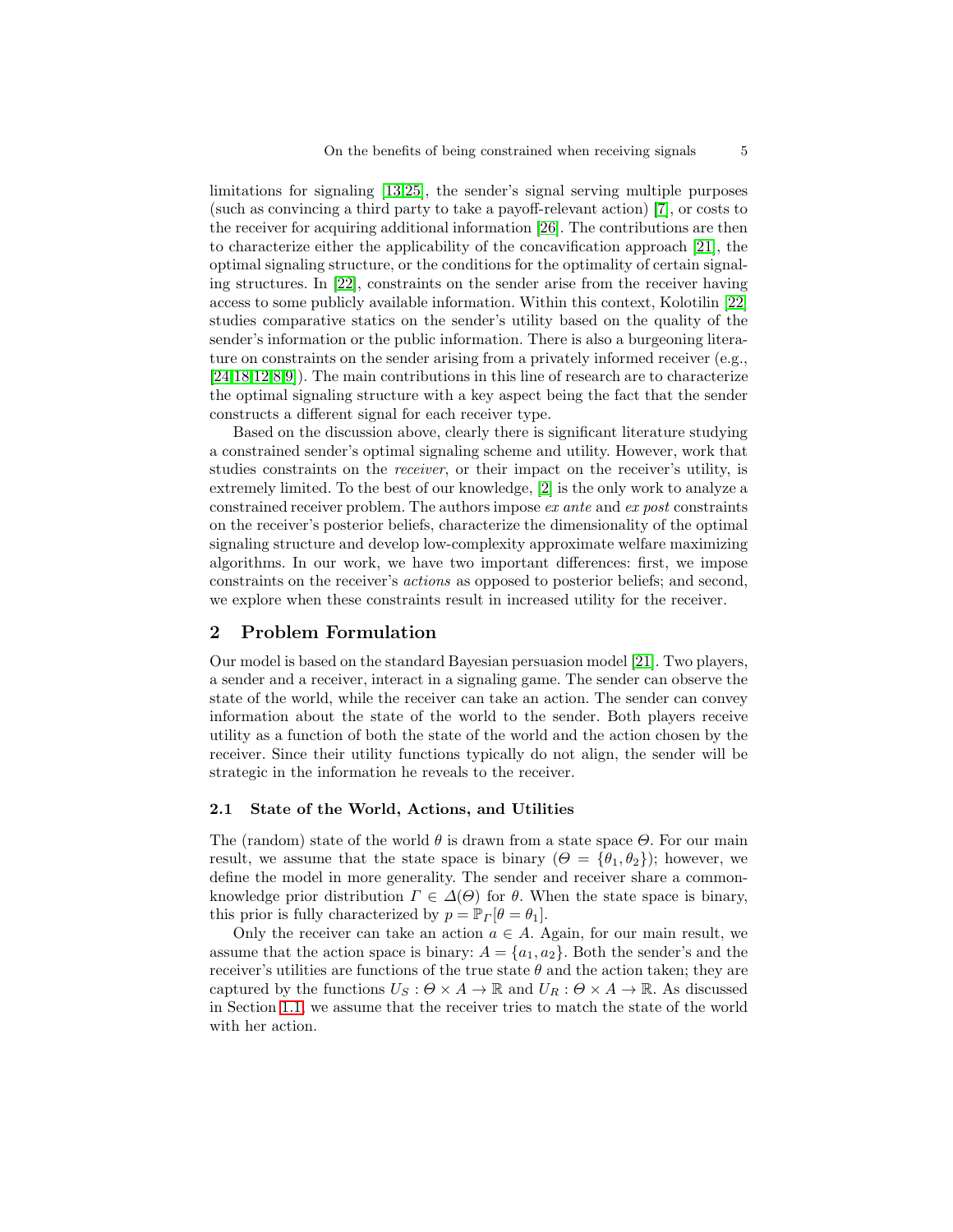**Definition 1 (State-Matching Receiver).** We say that the receiver's utility function is state-matching if it satisfies the following: for all i, j, k with  $i \leq j \leq k$ or  $i \geq j \geq k$ , we have that

<span id="page-5-4"></span><span id="page-5-3"></span>
$$
U_R(\theta_i, a_j) \ge U_R(\theta_i, a_k). \tag{1}
$$

When the state of the world is binary, the condition simplifies to:

$$
U_R(\theta_1, a_1) \ge U_R(\theta_1, a_2) \text{ and } U_R(\theta_2, a_2) \ge U_R(\theta_2, a_1). \tag{2}
$$

In words, a state-matching receiver always prefers an action closer to the true state; however, the definition does not enforce any comparisons between choosing an action that is too high vs. too low compared to the true state.

The key notion for our analysis is a partial alignment of the sender's utility with the receiver's. This is captured by the fact that the sender, given any fixed action, would prefer states closer to the action, expressed in Definition [2:](#page-5-0)

<span id="page-5-0"></span>Definition 2 (Action-Matching Sender). We say that the sender's utility function is action-matching if it satisfies the following: for all i, j, k with  $i \leq$  $j \leq k$  or  $i \geq j \geq k$ , we have that

<span id="page-5-2"></span><span id="page-5-1"></span>
$$
U_S(\theta_j, a_i) \ge U_S(\theta_k, a_i). \tag{3}
$$

When the state of the world is binary, the condition simplifies to:

$$
U_S(\theta_1, a_1) \ge U_S(\theta_2, a_1) \text{ and } U_S(\theta_2, a_2) \ge U_S(\theta_1, a_2). \tag{4}
$$

In words, an action-matching sender always prefers a state of the world closer to the action chosen by the receiver; again, we do not enforce any comparisons between states that are higher vs. lower than the chosen action.

Notice the difference between Inequalities  $(3)$  and  $(4)$  vs.  $(1)$  and  $(2)$ :  $(1)$ and [\(2\)](#page-5-4) compare the receiver's utilities when the state of the world is fixed and the action is changed, while [\(3\)](#page-5-1) and [\(4\)](#page-5-2) compare the sender's utilities when the action is fixed and the state of the world is changed. That is, given that the receiver takes a particular action, the sender derives higher utility when that action more closely matches the state of the world than when it does not. Again, a justification for this assumption is discussed in Section [1.1.](#page-1-0)

#### 2.2 Signaling Schemes

Before the receiver takes her action, the sender can send a signal  $\sigma$  to reveal (partial) information about the state of the world. More precisely, prior to observing the state of the world  $\theta$ , the sender commits to a signaling scheme  $\phi$ , which is a mapping  $\phi : \Theta \to \Delta(\Sigma)$ . For our purposes  $\phi$  is conveniently characterized by the probability with which each signal is sent conditional on the state. We write  $\phi_{i,j} = \mathbb{P}[\phi(\theta) = \sigma_j \mid \theta = \theta_i] \in [0,1]$  for the probability that signal  $\sigma_j$  is sent conditional on the state of the world being  $\theta_i$ . We write  $\phi_j = \sum_i \mathbb{P}_{\Gamma}[\theta = \theta_i] \cdot \phi_{i,j}$ for the probability of sending the signal  $\sigma_j$ .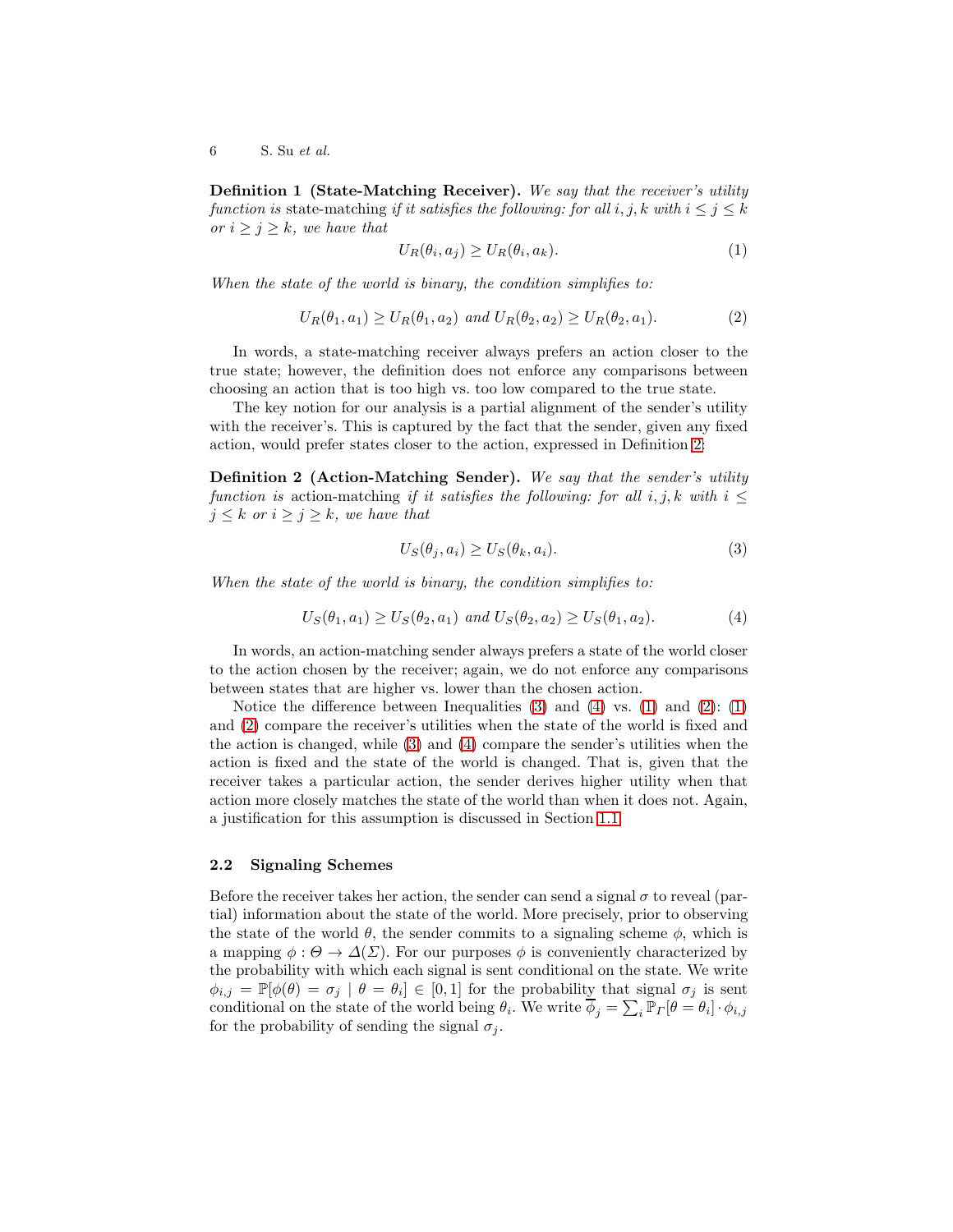The receiver is Bayes-rational, and her objective is to maximize her expected utility after observing the signal. The expected utility derived from action  $a$ when observing  $\sigma_i$  can be written as

$$
\overline{U}_R(\sigma_j,a) = \sum_{\theta_i \in \Theta} \mathbb{P}[\theta = \theta_i \mid \phi(\theta) = \sigma_j] \cdot U_R(\theta_i,a) = \sum_{\theta_i \in \Theta} \frac{\mathbb{P}[\theta = \theta_i] \cdot \phi_{i,j}}{\overline{\phi}_j} \cdot U_R(\theta_i,a).
$$

Thus, barring other constraints (which we will introduce below), the receiver chooses an action a in  $\argmax_a \overline{U}_R(\sigma_i, a)$ . Following most of the literature in the field of information design, we assume that the receiver breaks ties in favor of an action most preferred by the sender. The following very useful alternative view has been observed in the prior literature (see, e.g., [\[4\]](#page-16-6)): instead of sending abstract signals, the sender can without loss of generality send the receiver a recommended action  $a_j$ . The sender must ensure that  $\phi$  is such that the receiver will always voluntarily follow the recommendation. In other words, the recommended action  $a_j$  must always be in  $\argmax_a U_R(\sigma_i, a)$ . This constraint ensures ex-post incentive compatibility (EPIC) of the signaling scheme, and is often referred to as an obedience constraint.

We write  $\pi : \Sigma \to \Delta(A)$  for the receiver's (possibly randomized) bestresponse function. In the setting described so far, there is actually no need for the receiver to randomize, and she can always choose any arbitrary deterministic  $\pi(\sigma_i) \in \text{argmax}_{\sigma} \overline{U}_R(\sigma_i, a)$ . However, as we will see in Section [2.3,](#page-6-0) the situation changes when the receiver is constrained. For a receiver strategy  $\pi$ , we write  $\pi_{i,j} = \mathbb{P}[\pi(\sigma_j) = a_i]$  for the probability that the receiver, upon observing signal  $\sigma_j$ , chooses action  $a_i$ .

The sender's objective is to design a signaling strategy which maximizes his expected utility in the subgame perfect equilibrium. That is, he chooses  $\phi$  so as to maximize his expected utility (under all sources of randomness)

$$
\mathbb{E}_{\theta \sim \Gamma, \sigma \sim \phi(\theta), a \sim \pi^{(\phi)}(\sigma)} \left[ U_S(\theta, a) \right],
$$

assuming a best response  $\pi^{(\phi)}$  from the receiver.

#### <span id="page-6-0"></span>2.3 Constrained Receiver

Our main conceptual departure from prior work is that we consider constraints on the receiver, restricting the probability with which actions can be chosen. In a general setting, such constraints are lower and upper bounds on the probability of taking each action, i.e.,  $\underline{b}_a$  and  $\overline{b}_a$  for each a. Formally, we require that for each action  $a_i$ , the combination of the sender's signaling scheme  $\phi$  and the receiver's response  $\pi$  satisfy

$$
\underline{b}_{a_i} \le \sum_j \overline{\phi}_j \cdot \pi_{i,j} \le \overline{b}_{a_i}.\tag{5}
$$

The constraints are common knowledge among the sender and receiver. When the state space is binary, the constraints can be simplified: they are fully characterized by the lower and upper bounds  $\underline{b} = \max(\underline{b}_{a_1}, 1 - b_{a_2}), b = \min(b_{a_2}, 1 - \underline{b}_{a_1})$ for the probability with which the receiver can choose action  $a_1$ .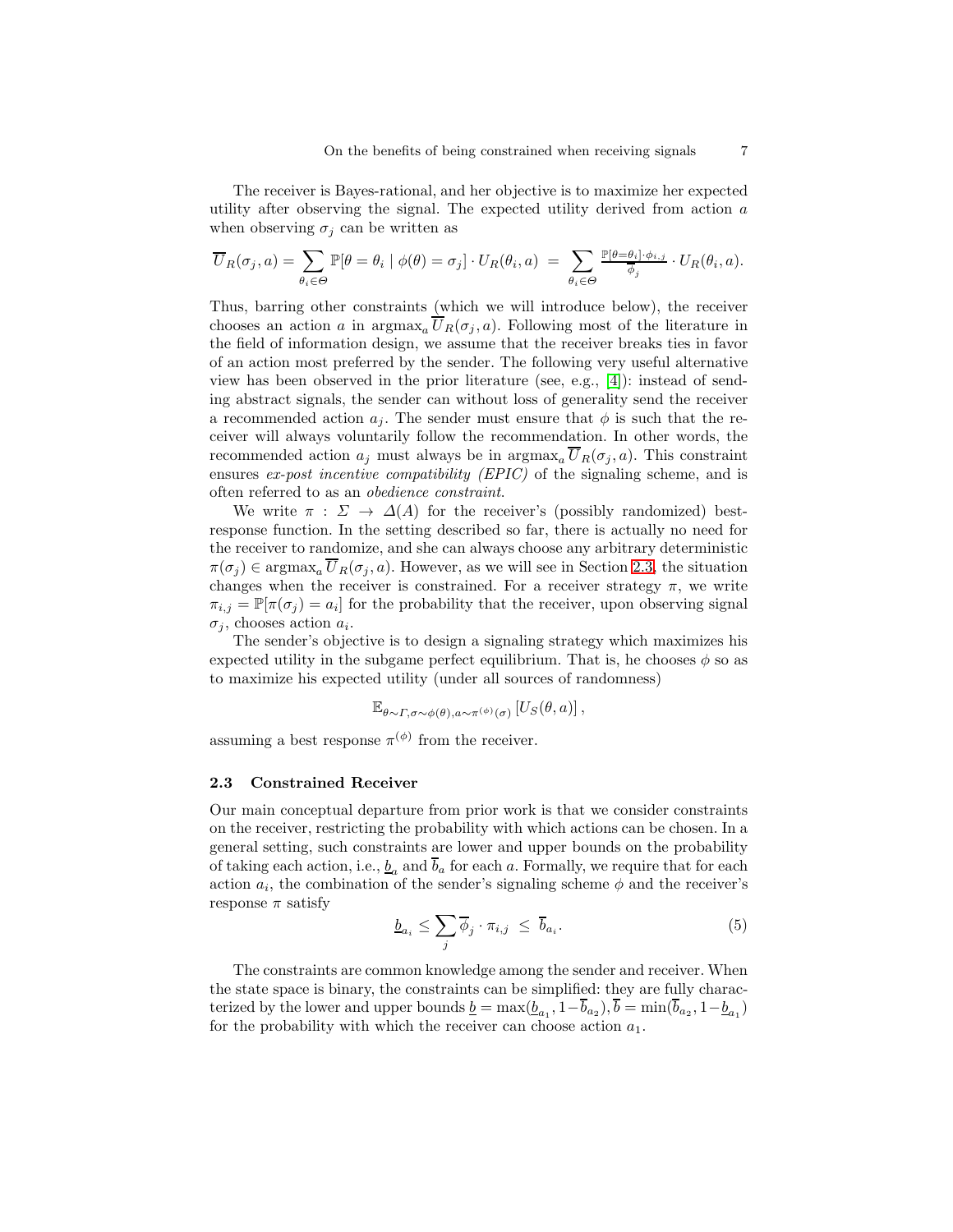The focus of our work is on whether being (more) constrained helps the receiver, by forcing an action-matching sender to disclose "more" information. Without any further assumptions, this is trivially false. For example, suppose that the state of the world is known to be  $\theta_1$  with probability 1, and both the sender and the receiver obtain utility 1 when the receiver chooses action  $a_1$ , and 0 otherwise. If the constraint specified that  $a_1$  must be taken with probability 0, and  $a_2$  with probability 1, then of course, the receiver (and the sender) would be worse off. In order to allow us to clearly articulate the question of whether a constrained receiver obtains more information, we require that perfect state matching would always be feasible for the receiver, if the true state were revealed:

Definition 3 (Implementable and Feasible Constraints). Consider constraints  $\langle \underline{b}_{a_i}, b_{a_i} \rangle$  for all  $a_i \in A$ . We say that the constraints are implementable iff  $\sum_i \underline{b}_{a_i} \leq 1 \leq \sum_i b_{a_i}$ .

The constraints are feasible iff  $\underline{b}_{a_i} \leq \mathbb{P}_{\Gamma}[\theta = \theta_i] \leq \overline{b}_{a_i}$  for all i.

For the special case of a binary state space, a constraint  $\langle \underline{b}, \overline{b} \rangle$  is feasible iff  $\underline{b} \leq p \leq \overline{b}$ .

Notice that when constraints are not implementable, there is no strategy for the receiver to satisfy all constraints. When constraints are feasible, then with full information, perfect state matching can be implemented by the receiver.

We say that the constraints  $\langle b_{a_i}, b_{a_i} \rangle$  are more binding (or the receiver is more constrained by them) than  $\langle \underline{b}'_{a_i}, \overline{b}'_c \rangle$  $\langle a_i \rangle$  if and only if  $\underline{b}'_{a_i} \le \underline{b}_{a_i}$  and  $\overline{b}_{a_i} \le \overline{b}'_a$ for all *i*. When the state space is binary, the condition simplifies: the constraint  $\overline{X}$ .  $\langle \underline{b}, \overline{b} \rangle$  is more binding than  $\langle \underline{b}', \overline{b}' \rangle$  if and only if  $\underline{b}' \leq \underline{b}$  and  $\overline{b} \leq \overline{b}'$ .

We note that the presence of a constraint may force the receiver to randomize between actions, even possibly actions that are not optimal. For a simple example, suppose that the state of the world is binary and determined by a fair coin flip, and the receiver obtains utility 2 from matching state  $\theta_2$ , 1 from matching state  $\theta_1$ , and 0 for not matching the state. If the sender reveals no information, then a receiver constrained by — say —  $\underline{b} = \overline{b} = \frac{1}{2}$ , would have to flip a fair coin to decide which action to choose, even though the optimal strategy would be to always choose  $a_2$ .

While the receiver's best response  $\pi$  may in general (have to) be randomized, we show that there is always an optimal signaling strategy for the sender such that the receiver will play a deterministic strategy  $\pi$ . Notice that the following proposition does not even require feasibility in the sense that the prior distribution satisfies the constraints: it merely requires that the constraints allow for the existence of any signaling scheme and corresponding receiver strategy.

<span id="page-7-0"></span>**Proposition 1.** Assume that  $|\Sigma| \ge |A|$ , and let  $\langle \underline{b}_{a_i}, b_{a_i} \rangle$  (for all i) be implementable constraints on the receiver. Then, for any signaling scheme  $\hat{\phi}$ , there exists another signaling scheme  $\phi$  under which the sender has at least the same utility as under  $\hat{\phi}$ , and such that the receiver's best response  $\pi^{(\phi)}$  is deterministic. In particular, there is a sender-optimal strategy under which the receiver responds deterministically.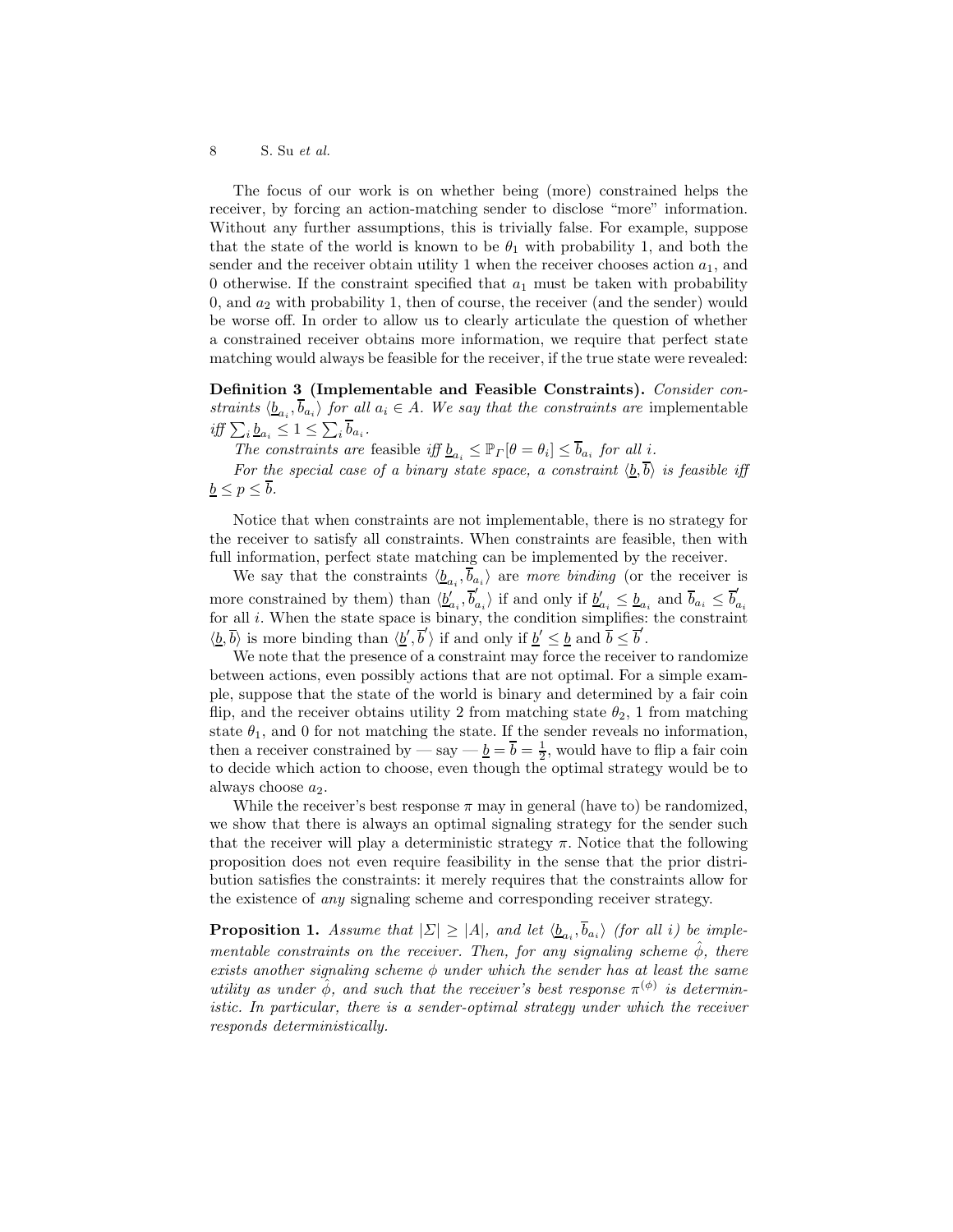*Proof.* We will give an explicit construction of such a strategy. Let  $\hat{\phi}$  be any signaling scheme. Let  $\pi^{(\hat{\phi})}$  be the receiver's (randomized) best response. Recall that  $\pi_{i,j}$  is the probability with which the receiver plays  $a_i$  when receiving the signal  $\sigma_j$ . We will first construct an intermediate signaling scheme  $\phi'$ , and from it the final signaling scheme  $\phi$ .

As a first step, the signaling scheme maps to an expanded space  $\Sigma' = \Sigma \times A$ . When observing the state  $\theta_k$ , the sender sends the signal  $(\sigma_j, a_i)$  with probability  $\phi_{k,j} \cdot \pi_{i,j}$ . In other words, the sender performs exactly the randomization that the receiver would perform, and makes the corresponding recommendation to the receiver. Conditioned on the signal  $\sigma_i$ , the signal's second component  $a_i$  reveals no information about the state of the world. Therefore, because the distribution of  $a_i$  is exactly the distribution that  $\pi^{(\hat{\phi})}(\sigma_j)$  uses, it is a best response for the receiver (and satisfies the constraints) to deterministically<sup>[4](#page-8-0)</sup> follow the sender's "recommendation"  $a_i$  when receiving the signal  $(\sigma_i, a_i)$ .

Then, following the standard approach for reducing the size of the signal space, we "compress" all signals under which the receiver chooses the same action into one signal. That is, under the final signaling scheme  $\phi$ , whenever the sender was going to send  $(\sigma_j, a_i)$  for any j under  $\phi'$ , the sender simply sends  $a_i$ . Because it is a best response for the receiver to deterministically choose  $a_i$  for all received  $(\sigma_j, a_i)$ , it is still a best response to follow the recommendation  $a_i$ .

Thus, we have constructed a signaling scheme  $\phi$  such that the receiver plays a deterministic best response, and the number of signals employed by the sender is at most |A|.

Finally, to prove the existence of a sender-optimal signaling scheme with deterministic receiver response, let  $\phi$  be any sender-optimal signaling scheme. The existence of a signaling scheme, and thus a sender-optimal one, follows because the constraints are implementable by assumption. Then, applying the previous argument to  $\hat{\phi}$  gives the desired optimal signaling scheme with deterministic receiver responses. □

In general, most of the literature on Bayesian persuasion assumes that the signal space is at least as large as the action space (which is enough to obtain sender-optimal strategies, and find them via an LP [\[23\]](#page-17-21) when EPIC holds). Hence, we make the same assumption that  $|\Sigma| \geq |A|$  in Proposition [1.](#page-7-0)

Henceforth, we will restrict attention to signaling schemes with deterministic best response functions  $\pi$  without loss of optimality. However, the sender still has to ensure that following the deterministic recommendation is incentive compatible for the receiver. Since the receiver is constrained, her space of deviations is only to best-response functions satisfying the constraints. This is captured by the following definition:

<span id="page-8-1"></span><span id="page-8-0"></span><sup>4</sup>Note that it is optimal for the receiver to follow the recommendation due to the overall constraints. In isolation, the receiver may be better off deviating for some signals — however, doing so would violate a constraint, or come at the expense of having to choose an even more suboptimal action under another signal.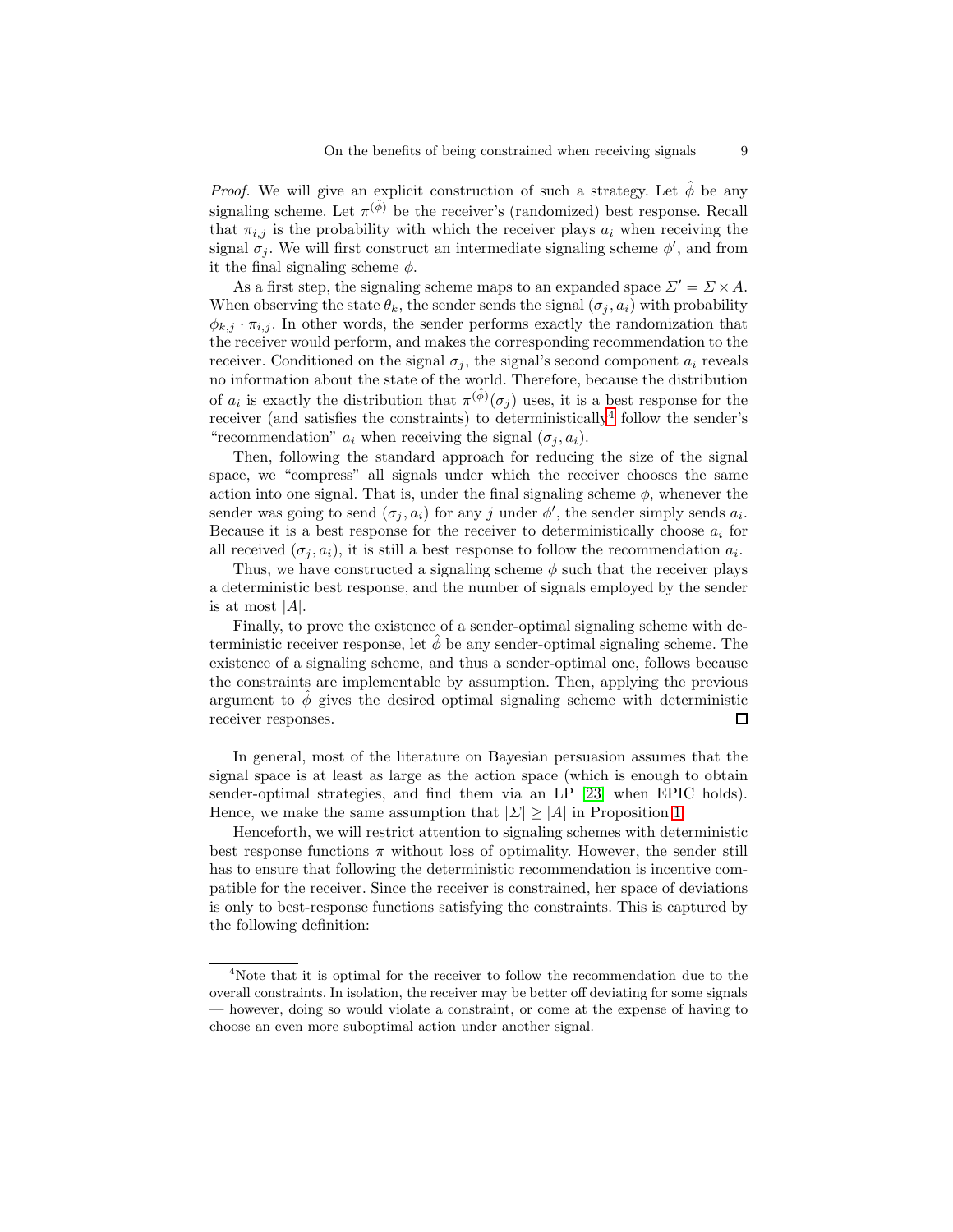**Definition 4.** Let  $\phi : \Theta \to \Sigma$  be a direct signaling scheme for the sender, i.e., making action recommendations and assuming  $\Sigma = A$ . Let  $\Pi$  be the set of all randomized mappings  $\pi : \Sigma \to A$  (characterized by  $\pi_{i,j}$ ) satisfying the following inequalities for all actions  $a_i$ :

$$
\underline{b}_{a_j} \leq \sum_i \overline{\phi}_i \cdot \pi_{i,j} \ \leq \ \overline{b}_{a_j}.
$$

Then,  $\phi$  is ex ante incentive compatible iff for all feasible response functions  $\pi \in \Pi$ ,

$$
\sum_{i} \overline{\phi}_{i} \cdot \overline{U}_{R}(\sigma_{i}, a_{i}) \geq \sum_{i} \sum_{j} \overline{\phi}_{i} \cdot \pi_{i,j} \cdot \overline{U}_{R}(\sigma_{i}, a_{j}).
$$

Note that the presence of constraints forces us to deviate from the standard EPIC requirement in the literature. Definition [4](#page-8-1) bears similarity to definitions in [\[2,](#page-16-5)[12,](#page-17-19)[9\]](#page-17-20), where ex ante constraints are considered.

# <span id="page-9-0"></span>3 Our Main Result

<span id="page-9-1"></span>In this section, we present the main result of this paper.

Theorem 2. Consider a Bayesian persuasion setting in which the state and action spaces are binary. The receiver is state-matching, and the sender is actionmatching. Let  $\langle \underline{b}, \overline{b} \rangle$  and  $\langle \underline{b}', \overline{b}' \rangle$  be two feasible constraints such that  $\langle \underline{b}, \overline{b} \rangle$  is more binding than  $\langle \underline{b}', \overline{b}' \rangle$ , and let  $\Phi$ ,  $\Phi'$  be the set of all sender-optimal signaling schemes under these constraints, respectively.

Let  $\phi \in \operatorname{argmax}_{\phi \in \Phi} \mathbb{E}_{\theta \sim \Gamma, \sigma \sim \phi(\theta), a \sim \pi^{(\phi)}(\sigma)} [U_R(\theta, a)]$  maximize the receiver's utility over  $\Phi$ , and  $\phi' \in \operatorname{argmax}_{\phi' \in \Phi'} \mathbb{E}_{\theta \sim \Gamma, \sigma \sim \phi'(\theta), a \sim \pi^{(\phi')}(\sigma)} [U_R(\theta, a)]$  maximize the receiver's utility over  $\Phi'$ . Then the receiver is no worse off under  $\phi$  than under  $\phi', i.e., \mathbb{E}_{\theta \sim \Gamma, \sigma \sim \phi(\theta), a \sim \pi^{(\phi)}(\sigma)} [U_R(\theta, a)] \geq \mathbb{E}_{\theta \sim \Gamma, \sigma \sim \phi'(\theta), a \sim \pi^{(\phi')}(\sigma)} [U_R(\theta, a)].$ 

Proof. At a high level, the intuition for the proof is as follows. Based on the discussion in Section [2.3,](#page-6-0) the constraints on the receiver actually translate into constraints on the sender in the optimization problem. Because the sender's signaling schemes are more constrained, he has to reveal more information. However, this intuition is not complete — after all, the constraints may entice the sender to reveal less information. Furthermore, as we see in Section [4,](#page-12-0) when the state space is not binary, a more constrained receiver may be worse off.

Let  $\phi$ ,  $\phi'$  be as defined in the statement of the theorem, and let  $\phi_{i,j}$ ,  $\phi'_{i,j}$  be their corresponding conditional probabilities of sending the signal  $\sigma_j$  in state  $\theta_i$ . By Proposition [1,](#page-7-0) w.l.o.g., under the sender-optimal strategies  $\phi$ ,  $\dot{\phi'}$ , the sender recommends an action to the receiver, and the receiver deterministically follows the recommendation. That is, the signal  $\sigma_i$  can be associated with the action  $a_i$ for  $i = 1, 2$ . Our proof is based on distinguishing four cases, depending on the sender's utility: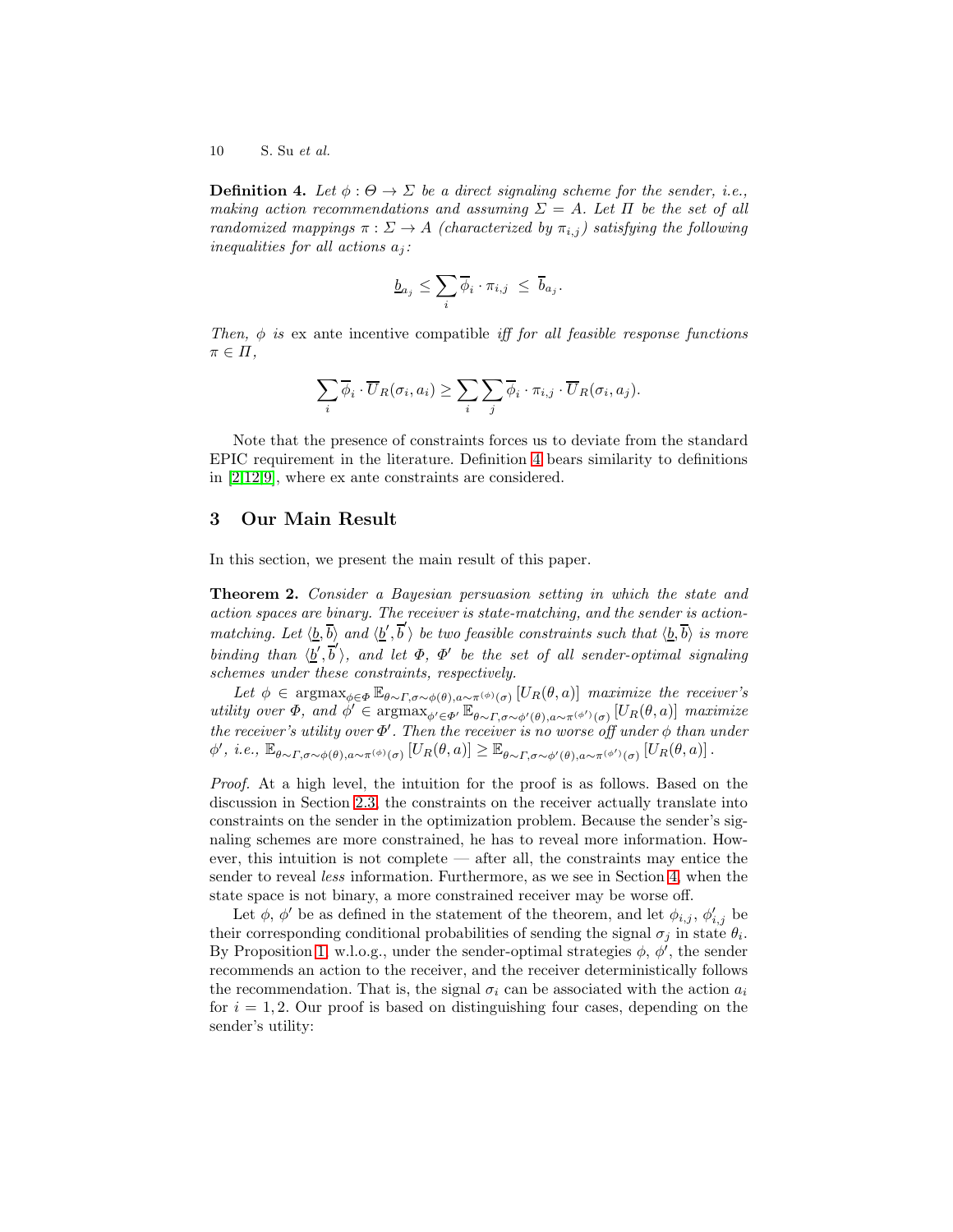- 1.  $U_S(\theta_1, a_1) \ge U_S(\theta_1, a_2)$  and  $U_S(\theta_2, a_2) \ge U_S(\theta_2, a_1)$
- In this case, for every state, the sender prefers the same action as the receiver. Since the sender's and the receiver's preferences are fully aligned, the sender's optimal strategy is to fully reveal the state of the world. Since the constraints are feasible, the receiver can perfectly match the state of the world under both constraints, and hence obtains the same utility under both constraints. 2.  $U_S(\theta_1, a_1) \ge U_S(\theta_1, a_2)$  and  $U_S(\theta_2, a_2) \le U_S(\theta_2, a_1)$
- In this case, the sender always prefers action  $a_1$ . Since the sender is actionmatching,  $U_S(\theta_1, a_1) \geq U_S(\theta_2, a_1)$  and  $U_S(\theta_2, a_2) \geq U_S(\theta_1, a_2)$ . Combining these inequalities, we obtain that the sender's utility function satisfies the following total order:

$$
U_S(\theta_1, a_1) \ge U_S(\theta_2, a_1) \ge U_S(\theta_2, a_2) \ge U_S(\theta_1, a_2).
$$

This implies that

<span id="page-10-0"></span>
$$
U_S(\theta_1, a_1) - U_S(\theta_1, a_2) \ge U_S(\theta_2, a_1) - U_S(\theta_2, a_2). \tag{6}
$$

We now show that  $\phi_{1,2} = 0$ . An identical proof also shows that  $\phi'_{1,2} = 0$ . We distinguish two cases:

- (a) If  $\phi_{1,2} > 0$  and  $\phi_{2,1} > 0$ , then the sender could move some probability mass  $\epsilon > 0$  from recommending  $a_2$  under  $\theta_1$  to recommending  $a_1$ , and in return move the same amount from recommending  $a_1$  under  $\theta_2$  to recommending  $a_2$ . Because the receiver is state-matching, she will still follow the sender's recommendation, and the total probability with which each action is played stays unchanged, so the strategy is still feasible. By Equation [\(6\)](#page-10-0), the sender's utility (weakly) increases. By choosing  $\epsilon$ as large as possible, we arrive at the claim or at the following case.
- (b) If  $\phi_{1,2} > 0$  and  $\phi_{2,1} = 0$ , then  $\phi_{a_1} = p \cdot \phi_{1,1} < p \leq \overline{b}$ . Therefore, it is feasible for the sender to always send the signal  $\sigma_1$  when the state is  $\theta_1$  (i.e., decrease  $\phi_{1,2}$  to 0 and increase  $\phi_{1,1}$  by the same amount). Again, because the receiver is state-matching, she will still follow the sender's recommendation, and the sender is weakly better off because  $U_S(\theta_1, a_1) \geq U_S(\theta_1, a_2).$

Because  $U_S(\theta_2, a_1) \ge U_S(\theta_2, a_2)$  and  $\phi_{1,1} = 1$  (as proved above), the sender will also send  $\sigma_1$  with as much probability as possible when the state is  $\theta_2$ , subject to not violating the receiver's incentive to play  $a_1$  and not exceeding the upper bound  $\overline{b}$  (or  $\overline{b}'$ ). In other words, the sender maximizes  $\phi_{1,2}$  subject to  $\mathbb{E}_{\theta \sim \Gamma, \sigma \sim \phi(\theta)} \left[ U_R(\theta, a_1) | \sigma_1 \right] \geq \mathbb{E}_{\theta \sim \Gamma, \sigma \sim \phi(\theta)} \left[ U_R(\theta, a_2) | \sigma_1 \right]$  and  $\overline{b} \geq \overline{\phi}_{a_1}$  (or  $\overline{b}' \ge \overline{\phi}_{a_1}$ ). Using  $\phi_{1,1} = 1$ , the incentive constraint is equivalently expressed as  $\phi_{2,1} \leq \frac{p \cdot (U_R(\theta_1, a_1) - U_R(\theta_1, a_2))}{(1-p) \cdot (U_R(\theta_2, a_2) - U_R(\theta_2, a_1))}$ . Since this inequality is independent of the bound and  $b'$  is more restricted than  $b$ , the receiver is weakly better off under the constraint  $\overline{b}$  than under  $\overline{b}'$ .

3.  $U_S(\theta_1, a_1) \leq U_S(\theta_1, a_2)$  and  $U_S(\theta_2, a_2) \geq U_S(\theta_2, a_1)$ 

This case is symmetric to the previous one. Here, the roles of  $a_1$  and  $a_2$  (and  $\theta_1$  and  $\theta_2$ ) are reversed, and the important constraint becomes the lower bound <u>b</u> (and <u>b'</u>) rather than the upper bound  $\overline{b}$ .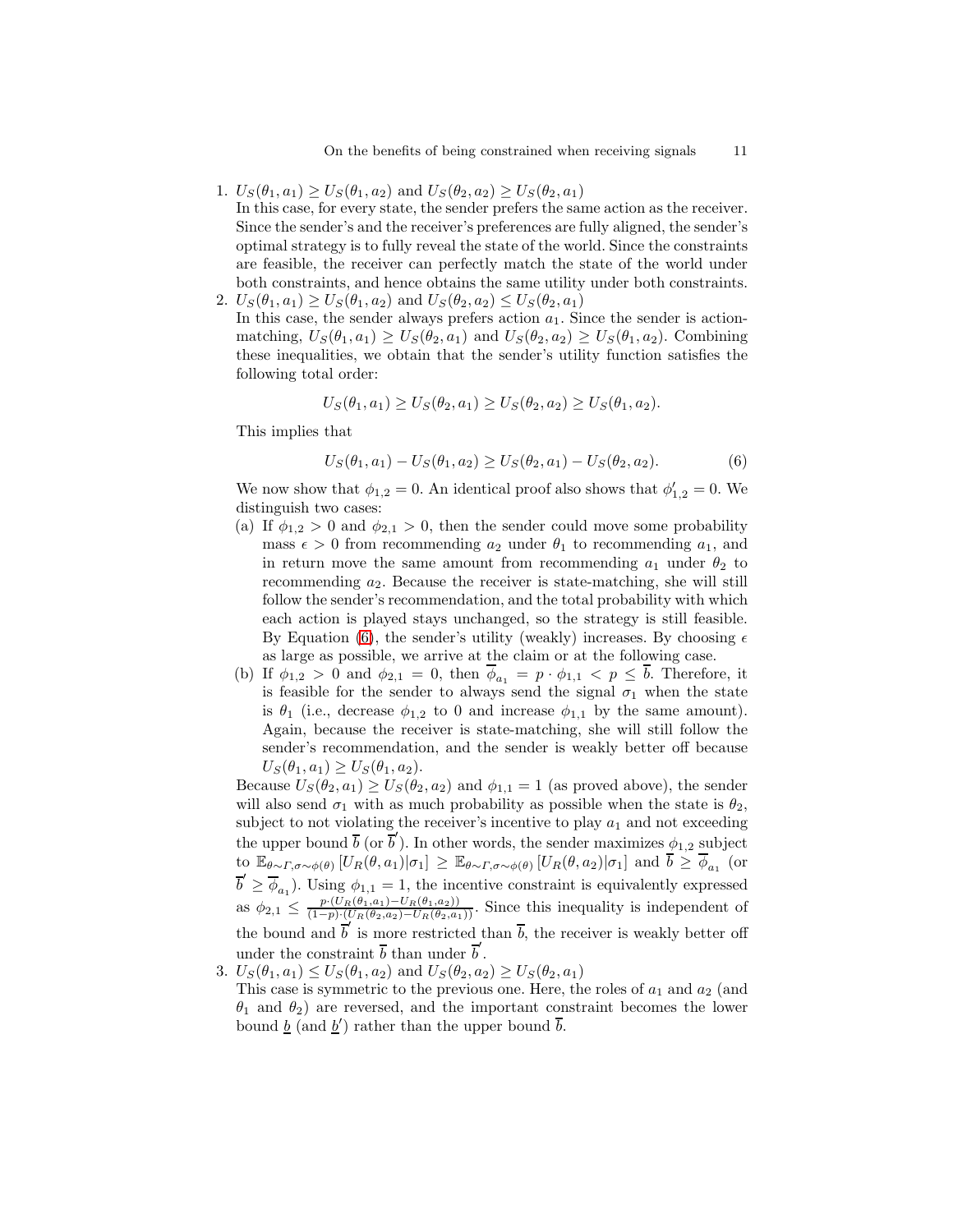- 12 S. Su et al.
- 4.  $U_S(\theta_1, a_1) \le U_S(\theta_1, a_2)$  and  $U_S(\theta_2, a_2) \le U_S(\theta_2, a_1)$

In this case, the fact that the sender is action-matching together with the assumed inequalities implies that

$$
U_S(\theta_2, a_2) \stackrel{\text{AM}}{\geq} U_S(\theta_1, a_2) \geq U_S(\theta_1, a_1) \stackrel{\text{AM}}{\geq} U_S(\theta_2, a_1) \geq U_S(\theta_2, a_2).
$$

Thus, the sender's utility is the same, regardless of the state and action. As a result, the sender is indifferent between all signaling schemes. In particular, fully revealing the state is an optimal strategy for the sender for any constraint; clearly, this would be best for the receiver.

Thus, for all four cases, the receiver will be no worse off under the more binding constraint. □

## 3.1 Necessity of Partial Alignment

Our main Theorem [2](#page-9-1) assumes that the sender is partially aligned with the receiver (in addition to the state space being binary). One may ask whether the partial alignment is necessary, or whether a more constrained receiver is always better off with binary state and action spaces. Here, we show that the assumption is necessary, by giving a  $2 \times 2$  example under which the receiver is worse off when more constrained.

The sender's and receiver's utility functions are given in Table [1.](#page-11-0) Here, 0 <  $\epsilon \ll 1$ . The prior distribution over states is  $p = \frac{1}{4}$ .

<span id="page-11-0"></span>Table 1: Sender's and Receiver's Utility in the example without partial alignment



The sender prefers action  $a_1$  in both states, and the receiver is state-matching. Notice that the sender is not action-matching: when the receiver plays  $a_1$ , the sender prefers the state  $\theta_2$  over  $\theta_1$ . We write  $\sigma_i$  for the sender's signal suggesting action  $a_i, i \in \{1, 2\}.$ 

We will compare the receiver's expected utilities in the following two settings:

- 1. There are (effectively) no constraints, i.e.,  $b_{a_1} = 1, \underline{b}_{a_1} = 0, b_{a_2} = 1, \underline{b}_{a_2} = 0.$
- 2. The constraint profile binds the sender-preferred action to at most its prior probability, i.e.,  $\overline{b}'_{a_1} = \frac{1}{4}, \underline{b}'_{a_1} = 0, \overline{b}'_{a_2} = 1, \underline{b}'_{a_2} = 0.$

The first setting is the classical Bayesian persuasion problem: the sender's optimal signaling strategy can be obtained by the concavification approach pre-sented in [\[21\]](#page-17-0), and is the following: Send  $\sigma_1$  with  $\phi_{1,1} = 1$  and  $\phi_{2,1} = \frac{1}{3}$ ; send  $\sigma_2$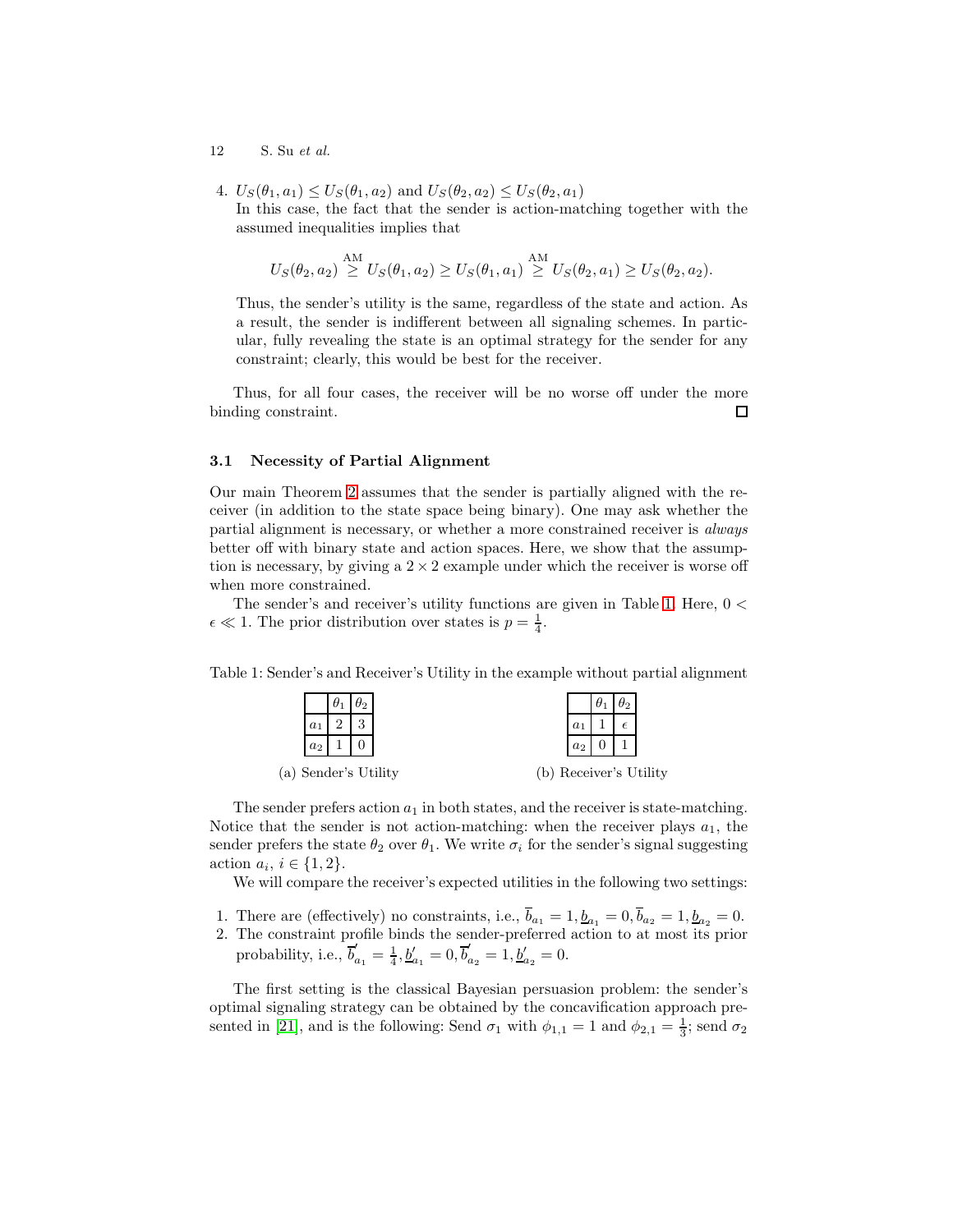with  $\phi_{1,2} = 0$  and  $\phi_{2,2} = \frac{2}{3}$ . Given this commitment, the receiver's expected utility is  $\frac{1+\epsilon}{2}$  when receiving  $\sigma_1$  (because  $\theta_1$  and  $\theta_2$  are equally likely to occur), and her expected utility is 1 when receiving  $\sigma_2$ . Thus, the receiver's overall expected utility is  $\frac{3+\epsilon}{4}$ .

In the second setting, the sender cannot send the signal  $\sigma_1$  as frequently as in the unconstrained case. When the sender is forced to reduce  $\mathbb{P}[\sigma_1]$ , he prefers to reduce the probability  $\phi_{1,1}$  instead of  $\phi_{1,2}$ . This is because  $U_S(\theta_2, a_1)$  –  $U_S(\theta_2, a_2) > U_S(\theta_1, a_1) - U_S(\theta_1, a_2)$ . However, reducing  $\phi_{1,1}$  solely may cause the signal  $\sigma_1$  to not be persuasive any more, when the posterior belief violates the incentive constraint. Hence, the sender's optimal signaling strategy requires him to maximize the total probability of  $\sigma_1$ , under the constraint that the receiver is still willing to take action  $a_1$  under  $\sigma_1$ . Thus, the sender's optimal signaling scheme is the following: Send  $\sigma_1$  with  $\phi_{1,1} = \frac{1}{2}$  and  $\phi_{2,1} = \frac{1}{6}$ ; send  $\sigma_2$  with  $\phi_{1,2} = \frac{1}{2}$  and  $\phi_{2,2} = \frac{5}{6}$ .

Against this signaling scheme, the receiver's best response to  $\sigma_1$  is taking action  $a_1$ , with an expected utility of  $\frac{1+\epsilon}{2}$ . Her best response to  $\sigma_2$  is taking action  $a_2$ , with an expected utility of  $\frac{5}{6}$ . Hence, the receiver's expected utility is  $\frac{6+\epsilon}{8}$  under the constraints  $\langle \underline{b}', \overline{b}' \rangle$ .

In summary, the receiver's expected utility of  $\frac{3+\epsilon}{4}$  in the first setting is higher than her utility of  $\frac{6+\epsilon}{8}$  in the second setting. Thus, we have exhibited an example where a more constrained receiver is worse off than a less constrained one.

# <span id="page-12-0"></span>4 Failure of the Main Result with larger State Spaces

Unfortunately, contrary to the case of binary state and action spaces, when the state and action spaces are larger, a state-matching receiver and action-matching sender (and feasible constraints) are not enough to ensure that the receiver is always better off when more constrained. Consider the utilities given in Table [2.](#page-12-1) There are three states in the world, and correspondingly three actions. The prior over the states is uniform.

Table 2: An example where a constrained receiver is worse off

<span id="page-12-1"></span>

|                      | $\theta_1$ | U2 | $\theta_3$ |  |  |                        | $\theta_1$ |  | $\theta_3$ |  |  |                                                                                  |            |  |  |  |  |  |
|----------------------|------------|----|------------|--|--|------------------------|------------|--|------------|--|--|----------------------------------------------------------------------------------|------------|--|--|--|--|--|
| a <sub>1</sub>       |            |    |            |  |  | $a_1$                  |            |  |            |  |  |                                                                                  | $\sigma_1$ |  |  |  |  |  |
| $a_2$                |            |    | ച          |  |  | $a_2$                  |            |  |            |  |  |                                                                                  | $\sigma_2$ |  |  |  |  |  |
| $a_3$                |            |    |            |  |  | $a_3$                  |            |  |            |  |  |                                                                                  | $\sigma_3$ |  |  |  |  |  |
| (a) Sender's Utility |            |    |            |  |  | (b) Receiver's Utility |            |  |            |  |  | (c) Sender-optimal signal-<br>ing scheme when $\overline{b}_{a_1} = \frac{1}{2}$ |            |  |  |  |  |  |

Notice that the receiver is state-matching, and the sender is action-matching.

Unconstrained Receiver. First, consider an unconstrained receiver. The sender's optimal signaling scheme  $\phi$  is to recommend action  $a_1$  whenever the state of the world is  $\theta_1$  or  $\theta_2$ , and recommend action  $a_3$  otherwise.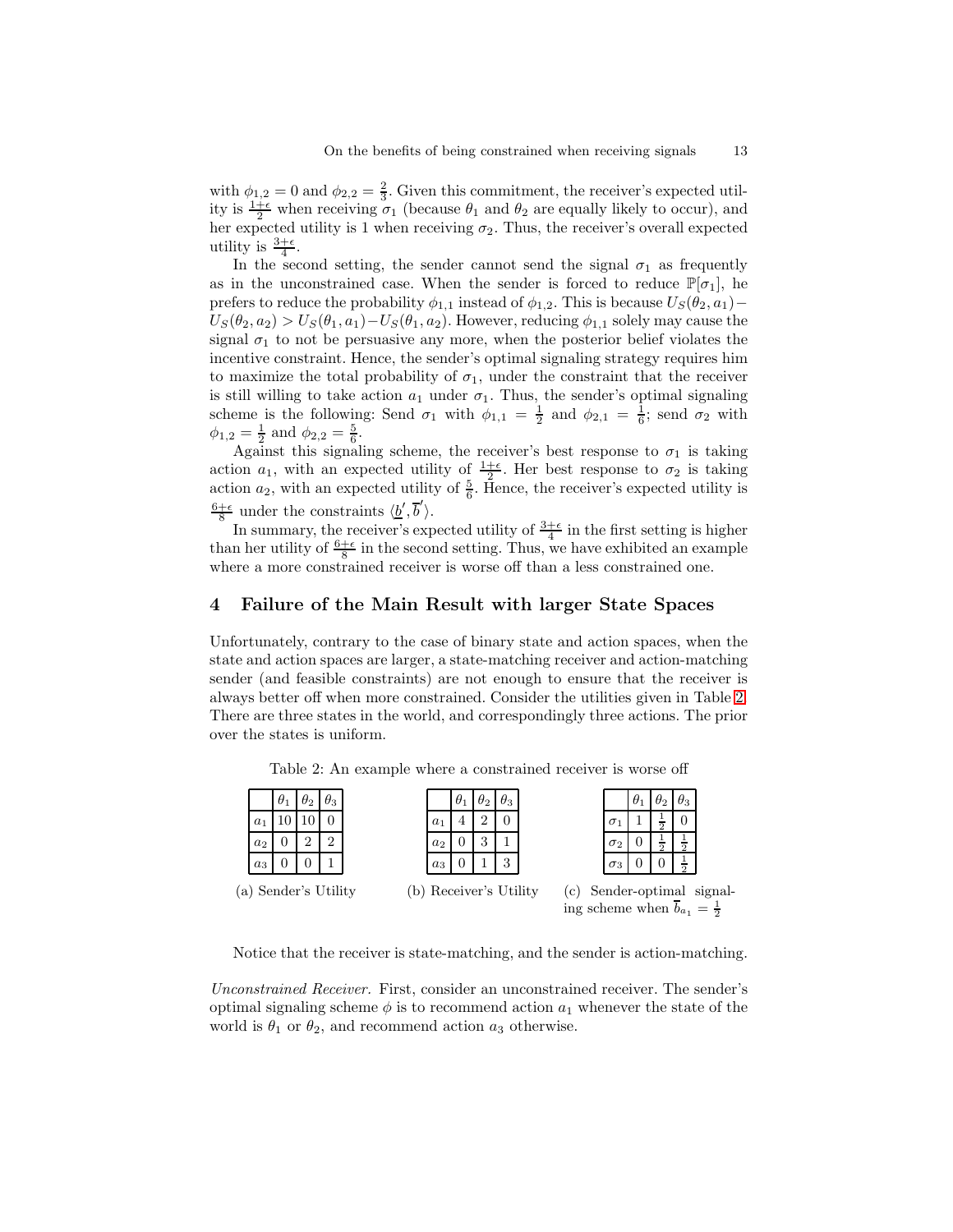To verify that the receiver follows the recommendation, one simply compares the utility from the alternative actions: when the sender recommends  $a_1$ , following the recommendation gives the receiver expected utility  $\frac{1}{2} \cdot 4 + \frac{1}{2} \cdot 2 = 3$ , while  $a_2$  would give utility  $\frac{1}{2} \cdot 0 + \frac{1}{2} \cdot 3 = \frac{3}{2}$ , and  $a_3$  would give  $\frac{1}{2} \cdot 0 + \frac{1}{2} \cdot \frac{1}{2} = \frac{1}{2}$ . For the recommendation of  $a_3$ , the receiver gets to match the state deterministically, so following the recommendation is optimal. Because the signaling scheme is even ex post incentive compatible for the receiver, it is most definitely ex ante incentive compatible.

To see that this signaling scheme is optimal for the sender, first observe that for states  $\theta_1$  and  $\theta_2$ , the sender obtains the maximum possible utility of 10 over all actions. For state  $\theta_3$ , the sender would prefer the receiver to play action  $a_2$ . However, the only way to get the sender to play  $a_2$  is to mix at least one unit of probability of  $\theta_2$  per unit of probability of  $\theta_3$ . While this increases the sender's utility for the unit of probability from  $\theta_3$  from 1 to 2, it decreases his utility for the unit of probability from  $\theta_2$  from 10 (since the receiver played  $a_1$ ) to 2. Thus, the given signaling scheme is sender-optimal.

Under this signaling scheme, the receiver's expected utility can be calculated as  $\frac{2}{3} \cdot (\frac{1}{2} \cdot 4 + \frac{1}{2} \cdot 2) + \frac{1}{3} \cdot 3 = 3.$ 

Adding a non-trivial constraint. Now, consider a receiver constrained by an upper bound  $\overline{b}_{a_1} = \frac{1}{2}$ . Table [2c](#page-12-1) shows the sender-optimal signaling scheme. Here, the entries show the conditional probability  $\phi_{i,j}$  of recommending action  $a_j$  (i.e., sending signal  $\sigma_j$ ) when the state is  $\theta_i$ .

First, notice that action  $a_1$  is recommended with probability  $\frac{1}{2}$ , so the constraint is satisfied. Second, the receiver will follow the sender's recommendation, as can be checked by comparing her utility from each of the three actions conditioned on any signal. (In the case of receiving  $\sigma_2$ , she is indifferent between  $a_2$ and  $a_3$  — recall that we assume tie breaking in favor of the sender.) Again, the given signaling scheme is even ex post incentive compatible, so in particular, it is also ex ante incentive compatible.

To see that the signaling scheme is optimal for the sender, first notice that he induces action  $a_1$  (under states  $\theta_1$  or  $\theta_2$ ) with the maximum probability of  $\frac{1}{2}$ . Also, notice that using all of the probability from  $\theta_1$  to induce  $a_1$  is optimal for the sender, because under  $\theta_1$ , if any action other than  $a_1$  is played, the sender's utility is 0. Because  $\frac{1}{6}$  unit of probability from  $\theta_2$  yields a recommendation of  $a_1$ , at most  $\frac{1}{6}$  can yield a recommendation of  $a_2$ , which gives the next-highest utility for the sender. And because the receiver will choose  $a_2$  only when the conditional probability of  $\theta_2$  is at least as large as that of  $\theta_3$ , action  $a_2$  is induced with the maximum possible probability of  $\frac{1}{3}$ . Inducing any other actions for any of the states would yield the sender utility 0. Hence, the given signaling scheme is optimal for the sender.

Under this signaling scheme, the receiver's expected utility is  $\frac{1}{2} \cdot (\frac{2}{3} \cdot 4 + \frac{1}{3} \cdot \frac{1}{3})$  $2)+\frac{1}{3}(\frac{1}{2}\cdot3+\frac{1}{2}\cdot1)+\frac{1}{6}\cdot3=\frac{17}{6}.$ 

Thus, the constrained receiver's utility of  $\frac{17}{6}$  is lower than the unconstrained receiver's of 3.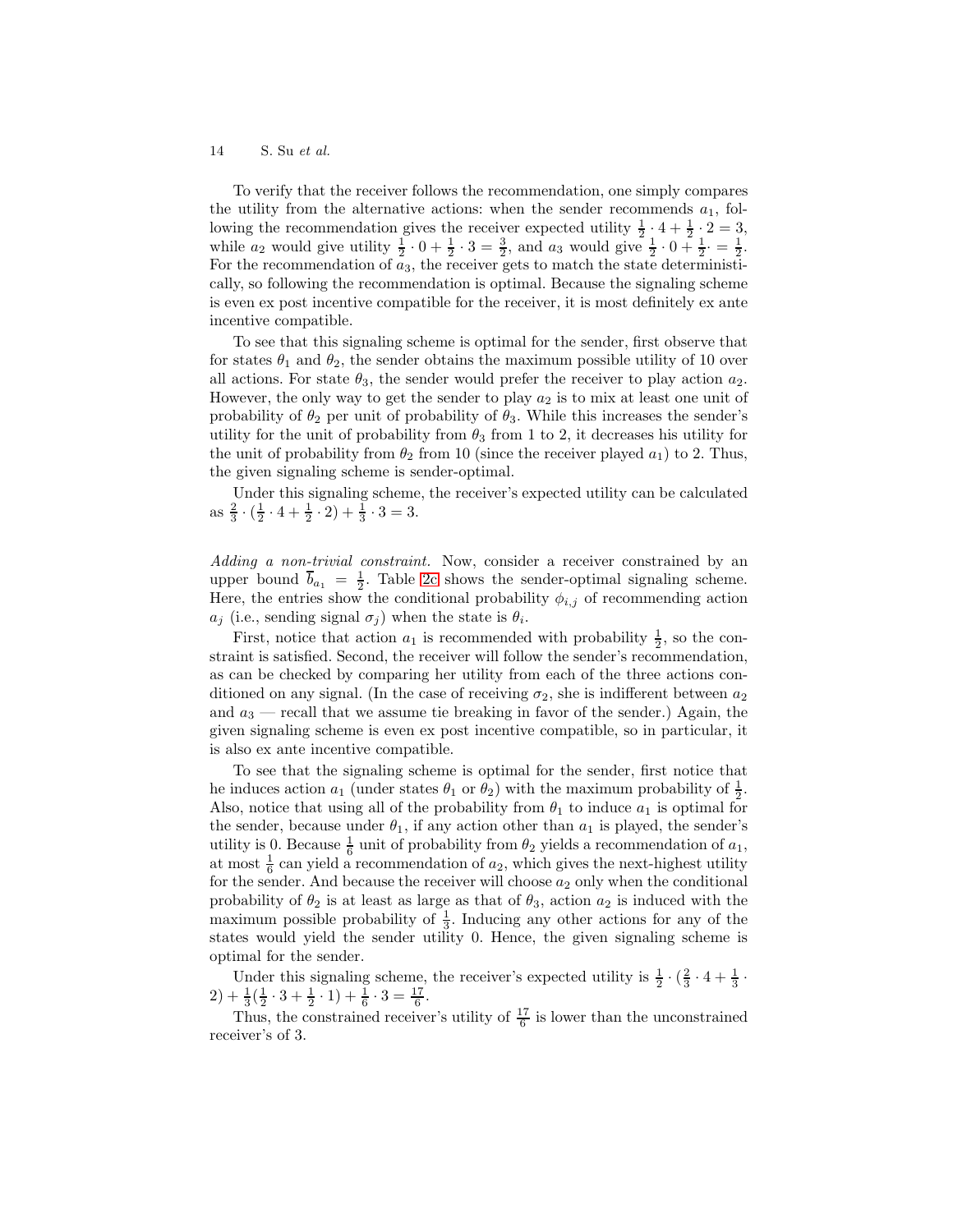# <span id="page-14-0"></span>5 Discussion

We showed that a state-matching receiver, facing an action-matching sender under a binary state space, obtains weakly higher utility when more constrained. We believe that such behavior is in fact observed in the real world: for example, recommenders tend to be more careful in whom they nominate for particularly selective awards or positions.

# 5.1 Larger State/Action Spaces

As we discussed in Section [4,](#page-12-0) our results do not carry over to larger state spaces. Indeed, even for state spaces with three states, in which the receiver tries to minimize the distance between the action and the state of the world, there are counter-examples under which a constrained receiver is worse off.

<span id="page-14-3"></span>While the result does not hold in full generality with three (or more) states, by imposing additional conditions, a positive result can be recovered:

**Proposition 2.** Assume that the state space has size  $|\Theta| = 3$ , and that the receiver is state-matching and the sender is action-matching. In addition, assume that the following two conditions are satisfied.

- 1. The sender has a monotone<sup>[5](#page-14-1)</sup> preference over actions across all states, *i.e.*,  $U_S(\theta_i, a_1) \ge U_S(\theta_i, a_2) \ge U_S(\theta_i, a_3)$  for all i.
- 2. For every state i, the receiver is worse off choosing an action  $j < i$  that is too low compared to choosing an action  $k > i$  that is too high<sup>[6](#page-14-2)</sup>: that is,  $U_R(\theta_i, a_j) \leq U_R(\theta_i, a_k)$  for all  $j < i < k$ .

Then, a more constrained receiver is never worse off than a less constrained one.

The additional assumptions on the sender side capture a stronger version of the utility relationship of the interesting cases in the proof of Theorem [2.](#page-9-1) They are motivated in many of our cases: for instance, a letter writer may want to obtain the highest possible honor (or salary) for a student, or a prosecutor may want to maximize the sentence of a defendant.

The additional assumption on the receiver side would capture a cautious department or judge, who would prefer to err on the side of not inviting weak candidates (or giving awards to undeserving candidates), or giving the defendant a sentence that is too low rather than ever giving too high of a sentence.

While Proposition [2](#page-14-3) shows that with enough assumptions, a positive result can be recovered, we believe that the assumptions are still rather restrictive, meaning that the proposition is likely of limited interest. The proof involves a long and tedious case distinction, and we therefore do not include it in the paper.

For fully general state spaces (i.e.,  $n = |\Theta| \geq 3$ ), we can currently obtain a positive result only by imposing even more assumptions on the utility functions.

<span id="page-14-1"></span><sup>5</sup>The result holds symmetrically if the order is reversed.

<span id="page-14-2"></span><sup>&</sup>lt;sup>6</sup>Notice that in the case  $|\Theta| = 3$ , this constraint only applies to  $i = 2, j = 1, k = 3$ . We phrase it more generally to set the stage for a further generalization below.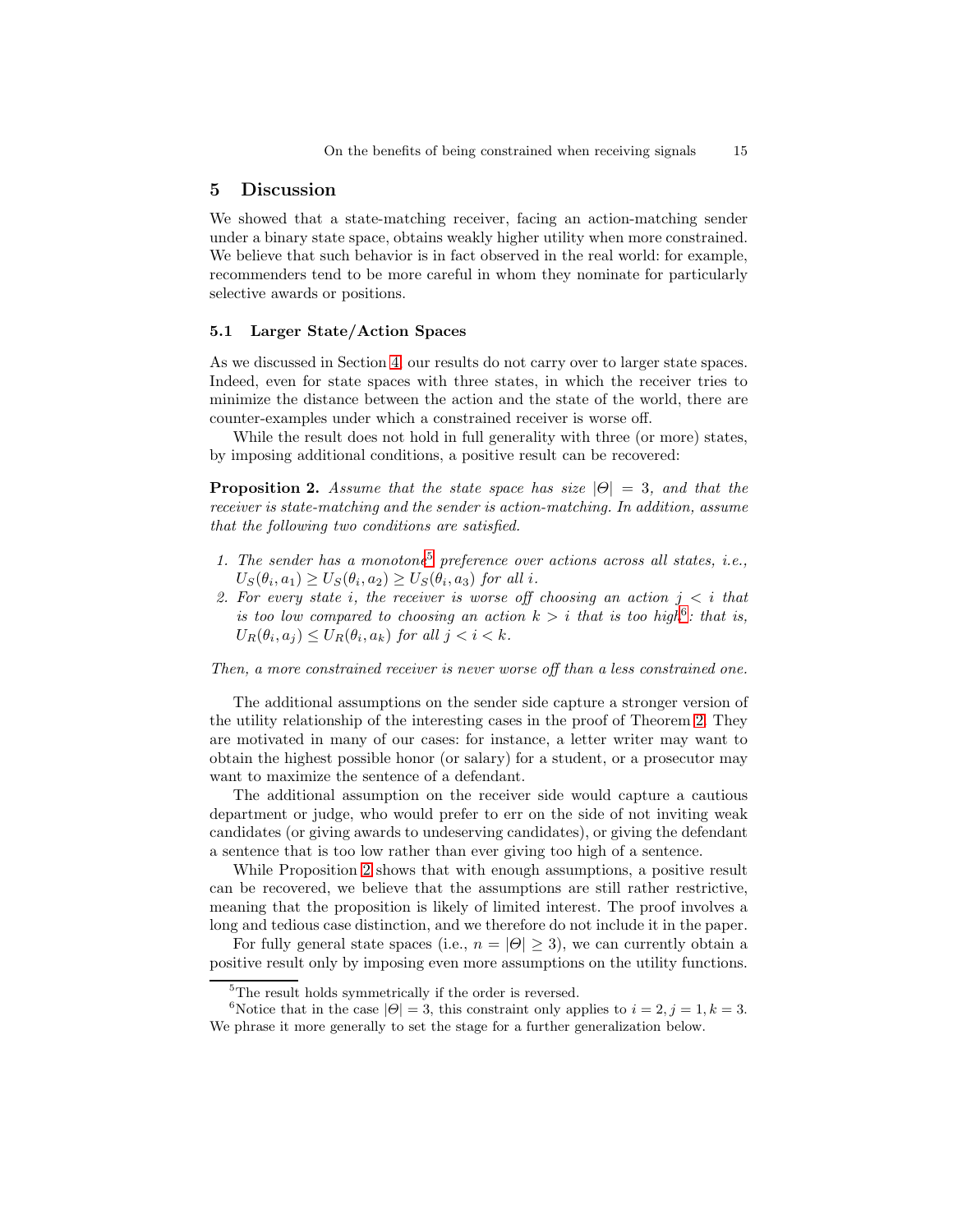In addition to the (generalization of) the assumptions from Proposition [2,](#page-14-3) we can make the following assumptions: (1) Whenever  $j < i$ , the sender's utility difference between actions  $j < j'$  is larger under state  $\theta_i$  than under state  $\theta_{i'}$ for  $i' > i$ . In other words, when the state of the world is smaller, the sender is more sensitive to changes in the receiver's action. (2) For any fixed state  $\theta_i$ , the receiver's utility as a function of  $j$  (the action) is increasing and *convex* for  $j \leq i$ , and decreasing and convex for  $j \geq i$ . By adding these two assumptions, we can again obtain a result that a constrained receiver is always weakly better off than an unconstrained one. While it is possible to construct reasonably natural applications which satisfy these conditions, the conditions are far from covering a broad class of Bayesian persuasion settings. For this reason, we are not including a proof of this result, instead considering the discussion as a point of departure towards identifying less stringent assumptions that may enable positive results.

Whether there is a broad and natural class of Bayesian persuasion instances with more than two states of the world in which the insight "A more constrained receiver is better off" from Theorem [2](#page-9-1) carries over is an interesting direction for future research.

## 5.2 Finding optimal signaling schemes

While the main focus of our work is on the receiver's utility when more constrained, our model also raises an interesting computational question, as briefly discussed in Section [2.3.](#page-6-0) In particular, we do not know whether there is a polynomial-time algorithm which — given the sender's and receiver's utility functions as well as the constraints on the receiver — finds a sender-optimal signaling scheme. Since probability constraints on receivers (quotas) are quite natural in many signaling settings, this constitutes an interesting direction for future work.

The main difficulty in applying standard techniques is that the constraints may force the receiver to play an ex post suboptimal action. The standard LP for the sender's optimization problem [\[14\]](#page-17-22) maximizes the sender's expected utility subject to the constraint that the receiver is incentivized to play the sender's recommended action. To appreciate the difference, consider a setting in which the state of the world is uniform over  $\{\theta_1, \theta_2\}$ , and the sender and receiver both obtain utility 1 if the receiver plays action  $a_1$ , and 0 otherwise. Without any constraints, the sender need not send any signal, and the receiver would simply play action  $a_1$ . But if the receiver is constrained to playing action  $a_1$  with probability exactly  $\frac{1}{2}$ , then she must randomize, including the (always suboptimal) action  $a_2$  with probability  $\frac{1}{2}$ . By Proposition [1,](#page-7-0) the randomization can be pushed to the sender instead, but when the sender recommend action  $a_2$ , it will be ex post suboptimal for the receiver to follow the recommendation. Indeed, an LP requiring deterministic ex post obedience from the sender would become infeasible for this setting. Whether the sender's optimization problem can still be cast as a different LP, or solved using other techniques, is an interesting direction.

We remark here that the preceding example does not have a state-matching receiver. If the receiver is state-matching and the constraints are feasible, then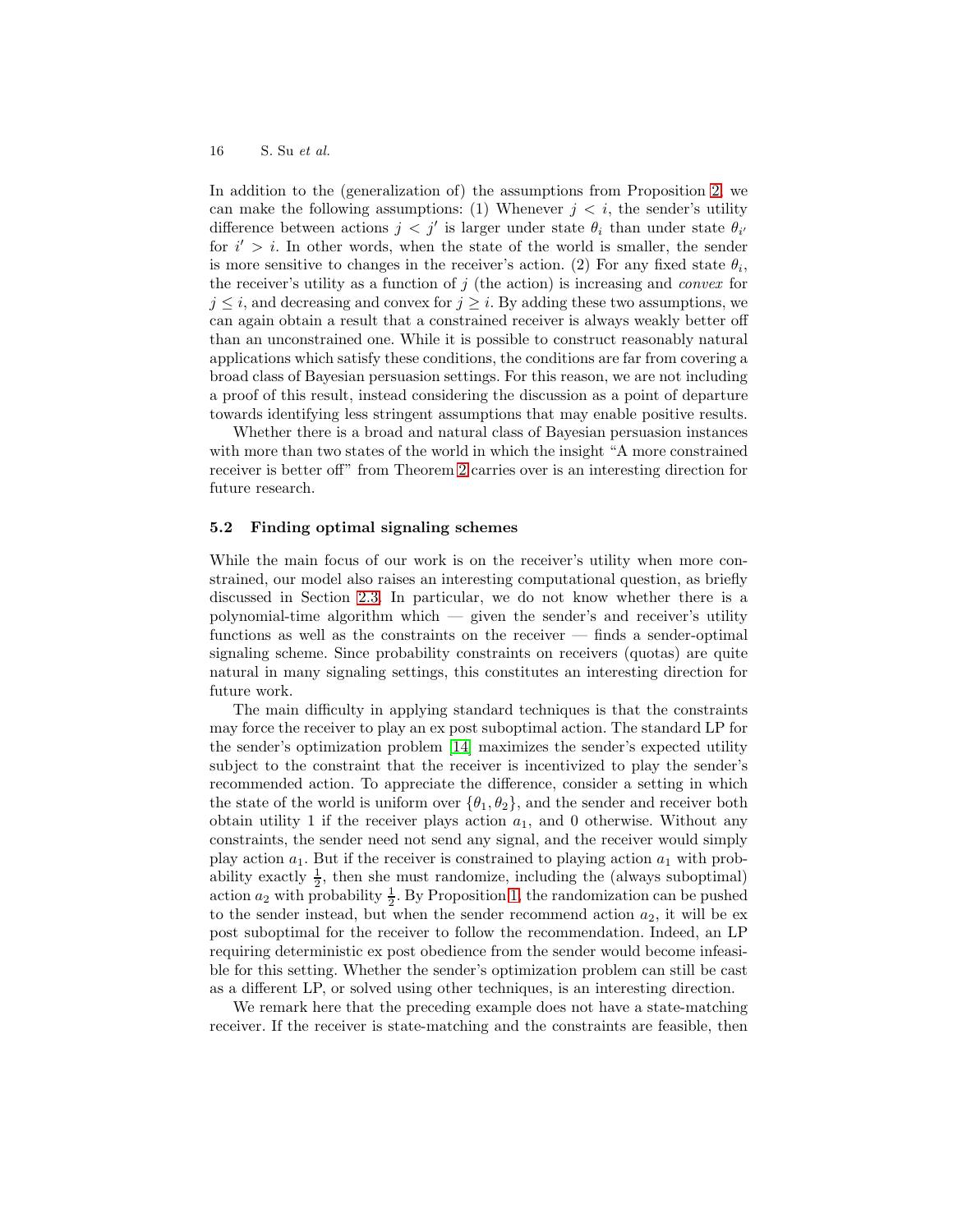full revelation of the state is ex post incentive compatible for the receiver. This implies that the linear program for optimizing the sender's utility over ex post incentive compatible signaling schemes has a feasible solution. However, since the LP is more restricted, it is not at all clear that its optimum solution maximizes the sender's utility when the recommendation does not have to be ex post incentive compatible.

# 5.3 Receiver's strategic behaviors on constraint enforcement

We assumed throughout the paper that the receiver's constraints are common knowledge, and that enforcing the constraints is indeed required of the receiver (or in her best interest). Aside from the interview example provided in Section [1,](#page-0-0) such constraints are encountered in real-world scenarios such as a patient's dietary restrictions, the salary cap for a sports team, or the capacity limit of an event or facility.

Given that we showed constraints to be beneficial for the receiver, one may suspect that a receiver could strategically misrepresent how harsh her constraints are, or  $-$  along the same lines  $-$  claim to be constrained, but not enforce the claimed constraints. This would allow the receiver to obtain more information from a sender. In other words, when constraints are not common knowledge, they become private information of the receiver, which could be strategically manipulated; for instance, in the interview example, Alice could indicate a constraint just to force Bob's hand.

Naturally, allowing strategic manipulation in the model will significantly complicate the problem, either making it a dynamic information design problem [\[15\]](#page-17-23) with multiple senders [\[1\]](#page-16-7) or a mechanism design problem with incorporated information design modules [\[32\]](#page-17-24). Analyzing a model with private receiver constraints thus constitutes an interesting directions for future work.

## <span id="page-16-7"></span>References

- 1. Ambrus, A., Takahashi, S.: Multi-sender cheap talk with restricted state spaces. Theoretical Economics  $3(1)$ , 1–27 (2008)
- <span id="page-16-5"></span>2. Babichenko, Y., Talgam-Cohen, I., Zabarnyi, K.: Bayesian persuasion under ex ante and ex post constraints. Proceedings of the AAAI Conference on Artificial Intelligence 35(6), 5127–5134 (May 2021)
- <span id="page-16-0"></span>3. Bergemann, D., Morris, S.: Robust predictions in games with incomplete information. Econometrica 81(4), 1251–1308 (2013)
- <span id="page-16-6"></span>4. Bergemann, D., Morris, S.: The comparison of information structures in games: Bayes correlated equilibrium and individual sufficiency. Tech. Rep. 1909R, Cowles Foundation for Research in Economics, Yale University (2014)
- <span id="page-16-1"></span>5. Bergemann, D., Morris, S.: Bayes correlated equilibrium and the comparison of information structures in games. Theoretical Economics 11(2), 487–522 (2016)
- <span id="page-16-2"></span>6. Bergemann, D., Morris, S.: Information design: A unified perspective. Journal of Economic Literature 57(1), 44–95 (2019)
- <span id="page-16-3"></span>7. Boleslavsky, R., Kim, K.: Bayesian persuasion and moral hazard (2018), available at SSRN 2913669
- <span id="page-16-4"></span>8. Candogan, O.: Reduced form information design: Persuading a privately informed receiver (2020), available at SSRN 3533682